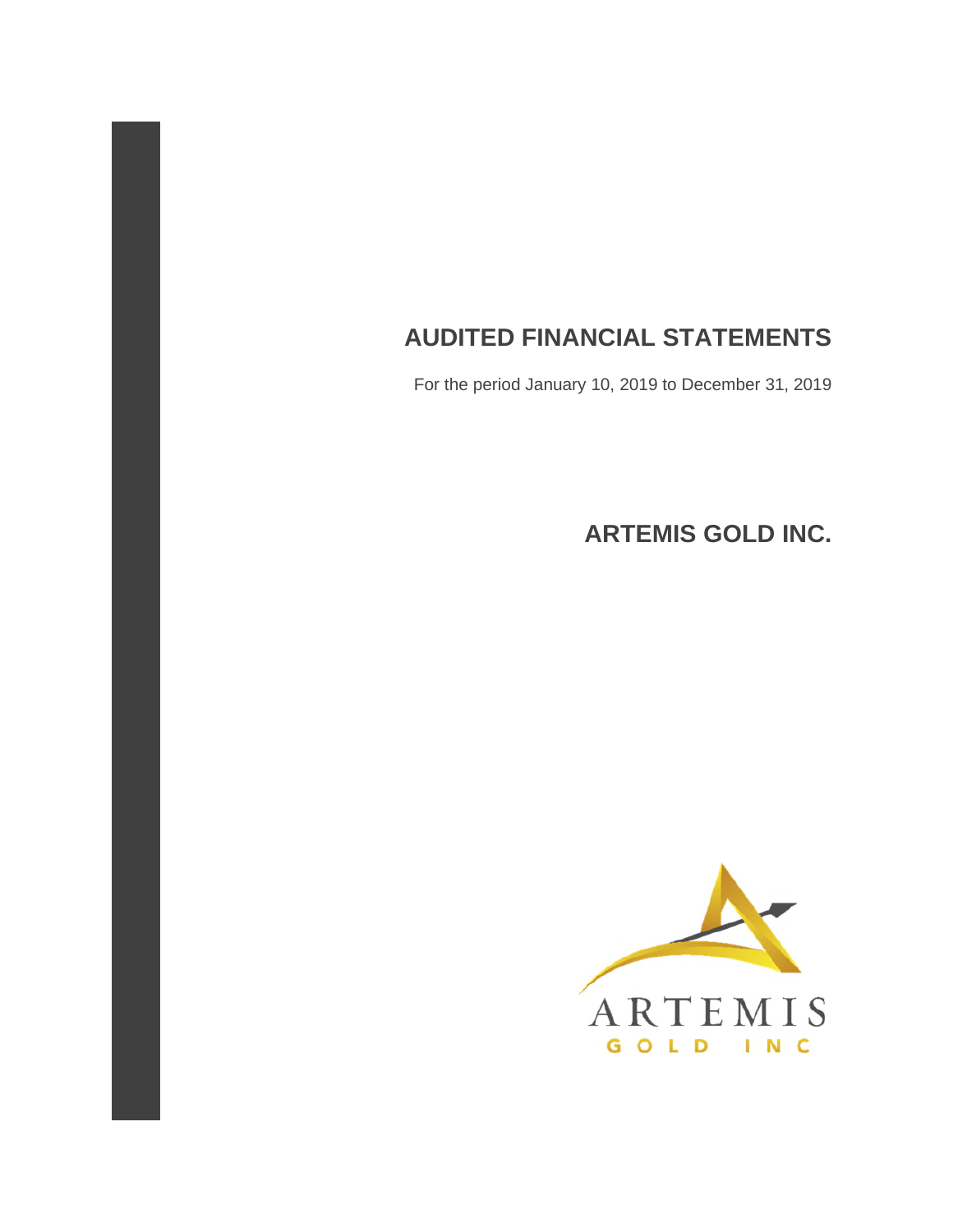

# *Independent auditor's report*

To the Shareholders of Artemis Gold Inc.

## *Our opinion*

In our opinion, the accompanying financial statements present fairly, in all material respects, the financial position of Artemis Gold Inc. (the Company) as at December 31, 2019, and its financial performance and its cash flows for the period from January 10, 2019 to December 31, 2019 in accordance with International Financial Reporting Standards as issued by the International Accounting Standards Board (IFRS).

### **What we have audited**

The Company's financial statements comprise:

- the balance sheet as at December 31, 2019;
- the statement of income and comprehensive income for the period from January 10, 2019 to December 31, 2019;
- the statement of changes in equity for the period from January 10, 2019 to December 31, 2019;
- the statement of cash flows for the period from January 10, 2019 to December 31, 2019; and
- the notes to the financial statements, which include a summary of significant accounting policies.

## *Basis for opinion*

We conducted our audit in accordance with Canadian generally accepted auditing standards. Our responsibilities under those standards are further described in the *Auditor's responsibilities for the audit of the financial statements* section of our report.

We believe that the audit evidence we have obtained is sufficient and appropriate to provide a basis for our opinion.

#### **Independence**

We are independent of the Company in accordance with the ethical requirements that are relevant to our audit of the financial statements in Canada. We have fulfilled our other ethical responsibilities in accordance with these requirements.

*PricewaterhouseCoopers LLP PricewaterhouseCoopers Place, 250 Howe Street, Suite 1400, Vancouver, British Columbia, Canada V6C 3S7 T: +1 604 806 7000, F: +1 604 806 7806*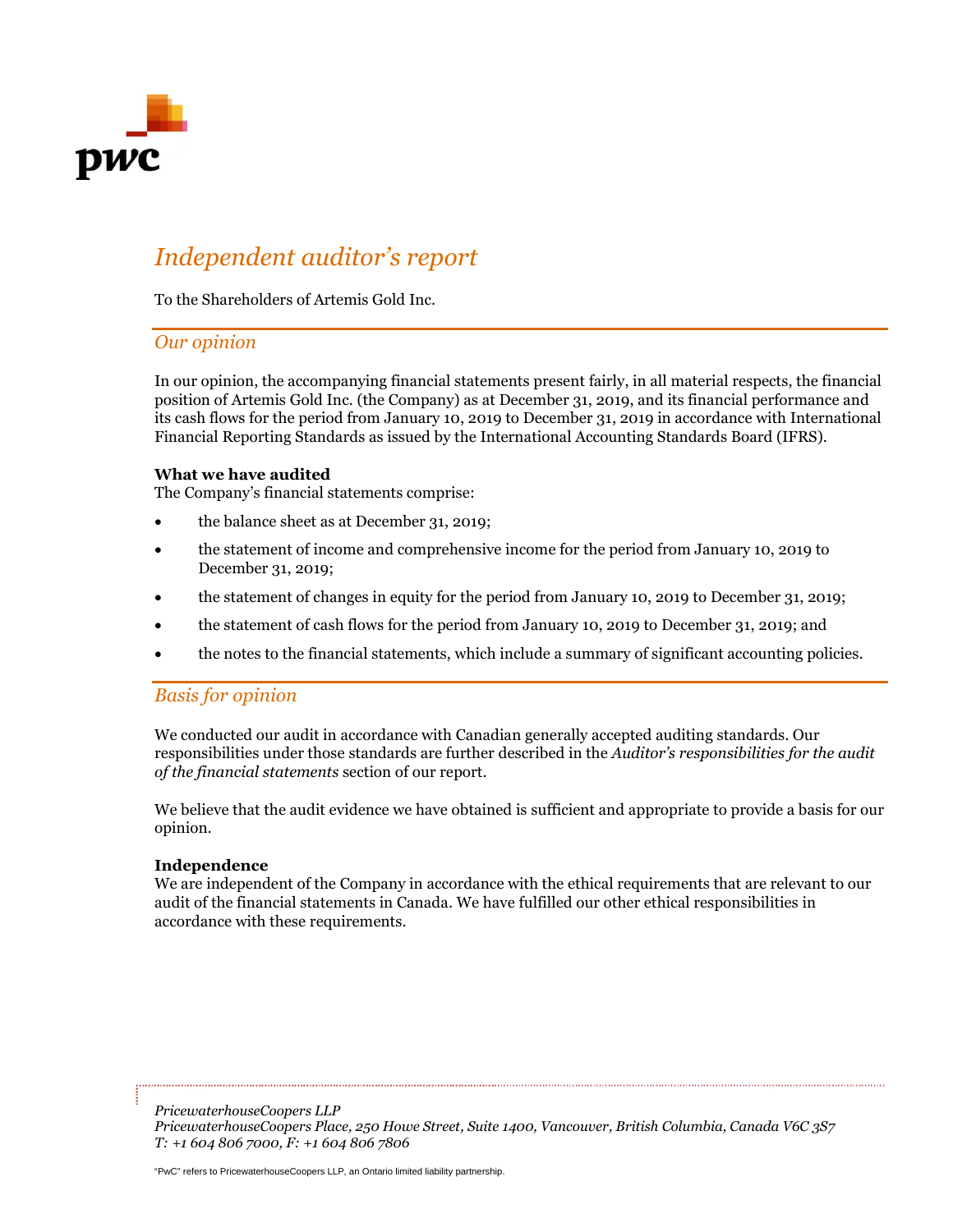

## *Other information*

Management is responsible for the other information. The other information comprises the Management's Discussion and Analysis.

Our opinion on the financial statements does not cover the other information and we do not express any form of assurance conclusion thereon.

In connection with our audit of the financial statements, our responsibility is to read the other information identified above and, in doing so, consider whether the other information is materially inconsistent with the financial statements or our knowledge obtained in the audit, or otherwise appears to be materially misstated.

If, based on the work we have performed, we conclude that there is a material misstatement of this other information, we are required to report that fact. We have nothing to report in this regard.

## *Responsibilities of management and those charged with governance for the financial statements*

Management is responsible for the preparation and fair presentation of the financial statements in accordance with IFRS, and for such internal control as management determines is necessary to enable the preparation of financial statements that are free from material misstatement, whether due to fraud or error.

In preparing the financial statements, management is responsible for assessing the Company's ability to continue as a going concern, disclosing, as applicable, matters related to going concern and using the going concern basis of accounting unless management either intends to liquidate the Company or to cease operations, or has no realistic alternative but to do so.

Those charged with governance are responsible for overseeing the Company's financial reporting process.

## *Auditor's responsibilities for the audit of the financial statements*

Our objectives are to obtain reasonable assurance about whether the financial statements as a whole are free from material misstatement, whether due to fraud or error, and to issue an auditor's report that includes our opinion. Reasonable assurance is a high level of assurance, but is not a guarantee that an audit conducted in accordance with Canadian generally accepted auditing standards will always detect a material misstatement when it exists. Misstatements can arise from fraud or error and are considered material if, individually or in the aggregate, they could reasonably be expected to influence the economic decisions of users taken on the basis of these financial statements.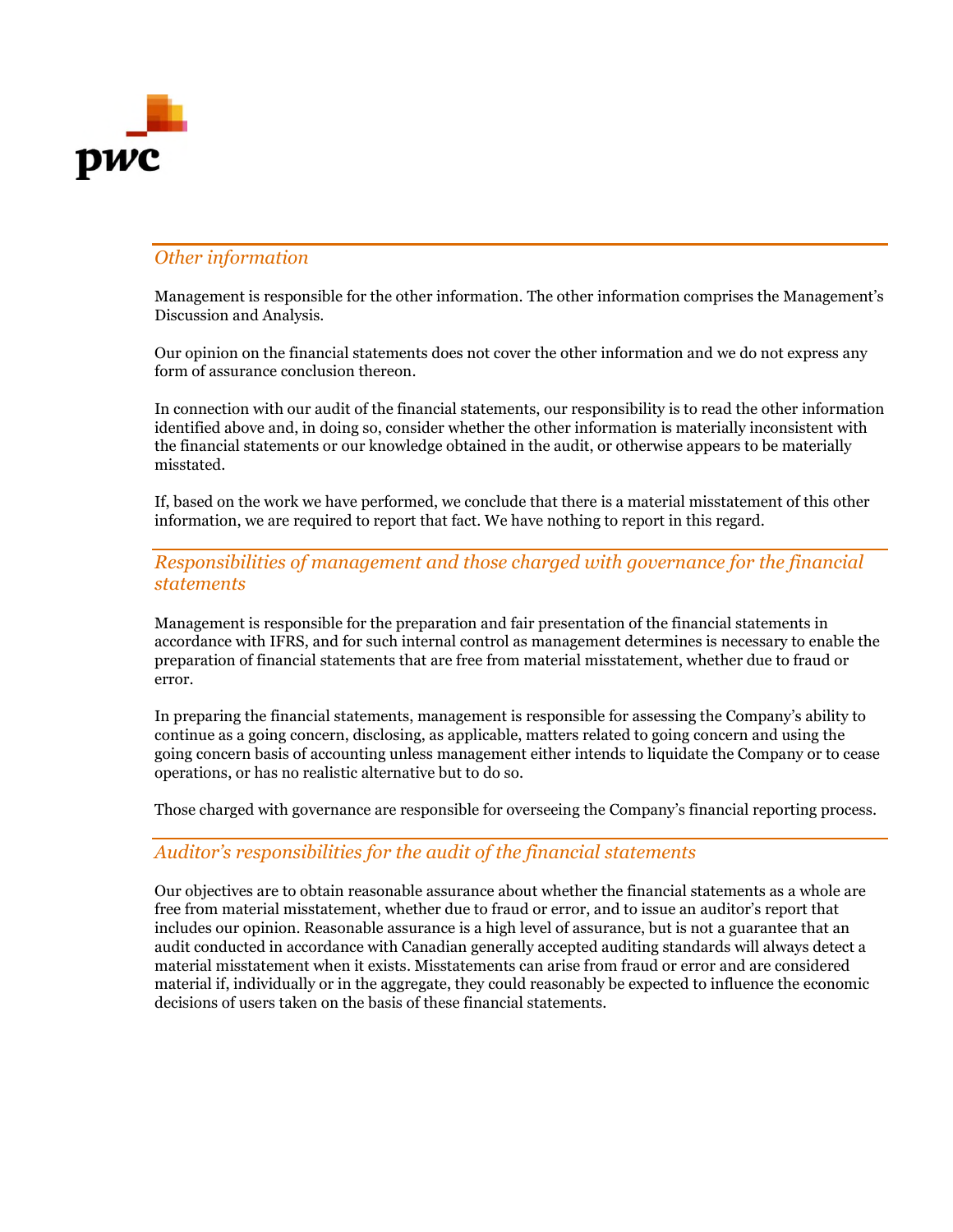

As part of an audit in accordance with Canadian generally accepted auditing standards, we exercise professional judgment and maintain professional skepticism throughout the audit. We also:

- Identify and assess the risks of material misstatement of the financial statements, whether due to fraud or error, design and perform audit procedures responsive to those risks, and obtain audit evidence that is sufficient and appropriate to provide a basis for our opinion. The risk of not detecting a material misstatement resulting from fraud is higher than for one resulting from error, as fraud may involve collusion, forgery, intentional omissions, misrepresentations, or the override of internal control.
- Obtain an understanding of internal control relevant to the audit in order to design audit procedures that are appropriate in the circumstances, but not for the purpose of expressing an opinion on the effectiveness of the Company's internal control.
- Evaluate the appropriateness of accounting policies used and the reasonableness of accounting estimates and related disclosures made by management.
- Conclude on the appropriateness of management's use of the going concern basis of accounting and, based on the audit evidence obtained, whether a material uncertainty exists related to events or conditions that may cast significant doubt on the Company's ability to continue as a going concern. If we conclude that a material uncertainty exists, we are required to draw attention in our auditor's report to the related disclosures in the financial statements or, if such disclosures are inadequate, to modify our opinion. Our conclusions are based on the audit evidence obtained up to the date of our auditor's report. However, future events or conditions may cause the Company to cease to continue as a going concern.
- Evaluate the overall presentation, structure and content of the financial statements, including the disclosures, and whether the financial statements represent the underlying transactions and events in a manner that achieves fair presentation.
- Obtain sufficient appropriate audit evidence regarding the financial information of the entities or business activities within the Company to express an opinion on the financial statements. We are responsible for the direction, supervision and performance of the group audit. We remain solely responsible for our audit opinion.

We communicate with those charged with governance regarding, among other matters, the planned scope and timing of the audit and significant audit findings, including any significant deficiencies in internal control that we identify during our audit.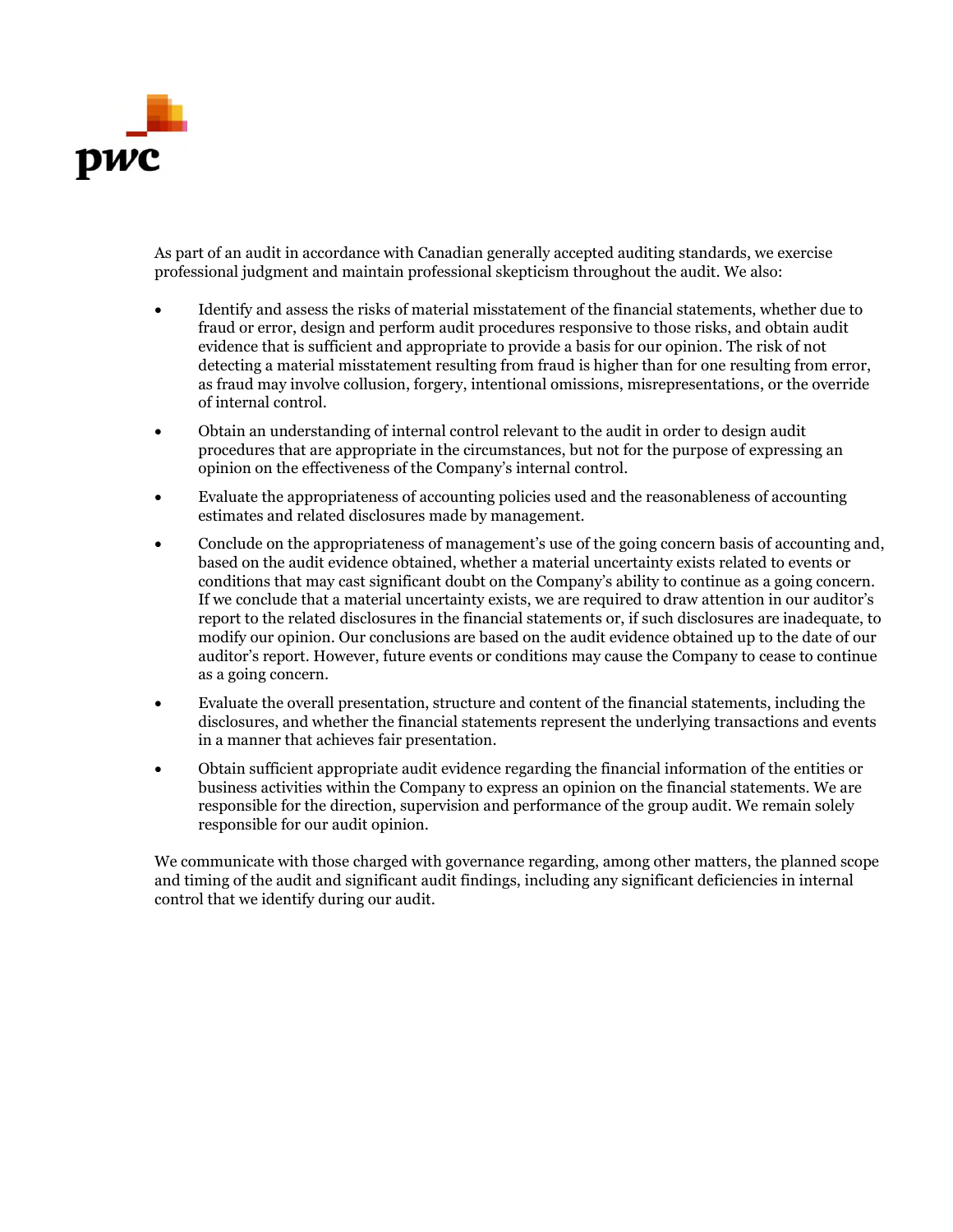

We also provide those charged with governance with a statement that we have complied with relevant ethical requirements regarding independence, and to communicate with them all relationships and other matters that may reasonably be thought to bear on our independence, and where applicable, related safeguards.

The engagement partner on the audit resulting in this independent auditor's report is Lana Kirk.

## **(signed) PricewaterhouseCoopers LLP**

Chartered Professional Accountants

Vancouver, British Columbia March 31, 2020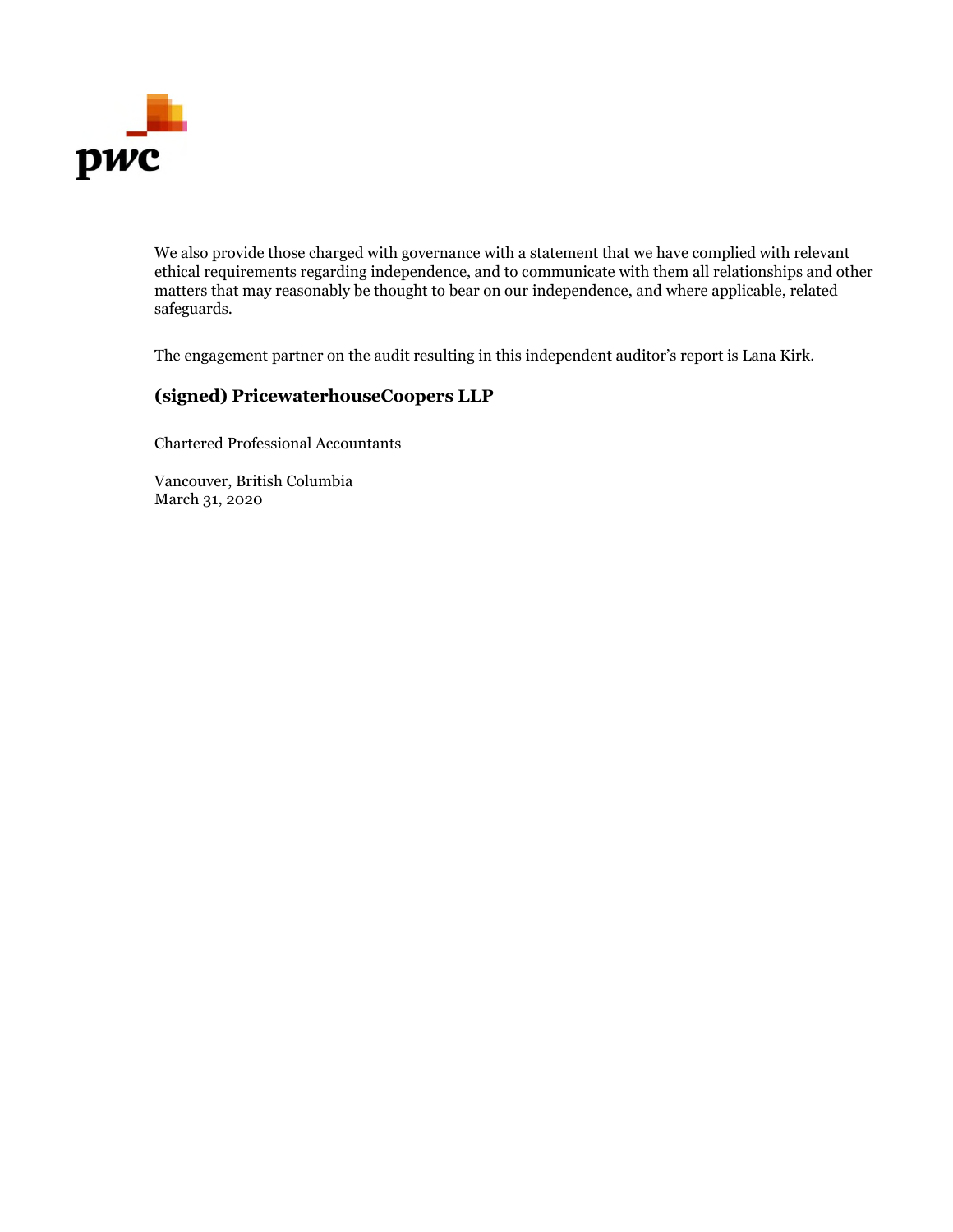Balance Sheet As at December 31, 2019 *(Expressed in Canadian Dollars)* 

|                                                  | <b>Notes</b>   |                 | 2019       |
|--------------------------------------------------|----------------|-----------------|------------|
| <b>Current assets</b>                            |                |                 |            |
| Cash and cash equivalents                        |                | \$              | 31,502,309 |
| Receivables and prepayments                      |                |                 | 126,915    |
| Marketable securities                            |                |                 | 304,300    |
|                                                  |                |                 | 31,933,524 |
| <b>Non-current assets</b>                        |                |                 |            |
| Investment in VLC                                | 5              |                 | 5,639,902  |
| Convertible debenture                            | 5              |                 | 9,999,434  |
| Warrants                                         | 5              |                 | 2,351,844  |
| Mineral property                                 | 6              |                 | 222,354    |
| Right-of-use asset                               | $\overline{7}$ |                 | 919,755    |
| <b>TOTAL ASSETS</b>                              |                | \$              | 51,066,813 |
|                                                  |                |                 |            |
| <b>Liabilities</b>                               |                |                 |            |
| <b>Current liabilities</b>                       |                |                 |            |
| Accounts payable and accrued liabilities         |                | \$              | 237,070    |
| Due to related parties                           | 12             |                 | 16,264     |
| Lease liability - current portion                | 8              |                 | 90,497     |
|                                                  |                |                 | 343,831    |
| Lease liability - non current portion            | 8              |                 | 846,641    |
| Deferred income tax liability                    | 10             |                 | 956,198    |
| <b>TOTAL LIABILITIES</b>                         |                | \$              | 2,146,670  |
| <b>Shareholders' Equity</b>                      |                |                 |            |
| Share capital                                    | 11             | \$              | 41,647,399 |
| Contributed surplus                              | 11             |                 | 942,447    |
| Accumulated other comprehensive income           |                |                 | 54,303     |
| Retained earnings                                |                |                 | 6,275,994  |
| <b>Total Shareholders' Equity</b>                |                |                 | 48,920,143 |
| TOTAL LIABILITIES AND SHAREHOLDERS' EQUITY       |                | \$              | 51,066,813 |
| Subsequent events                                | 15             |                 |            |
| Approved for Issuance by the Board of Directors: |                |                 |            |
| "Robert Atkinson"                                |                | <b>Director</b> |            |
| "Steven Dean"                                    |                | Director        |            |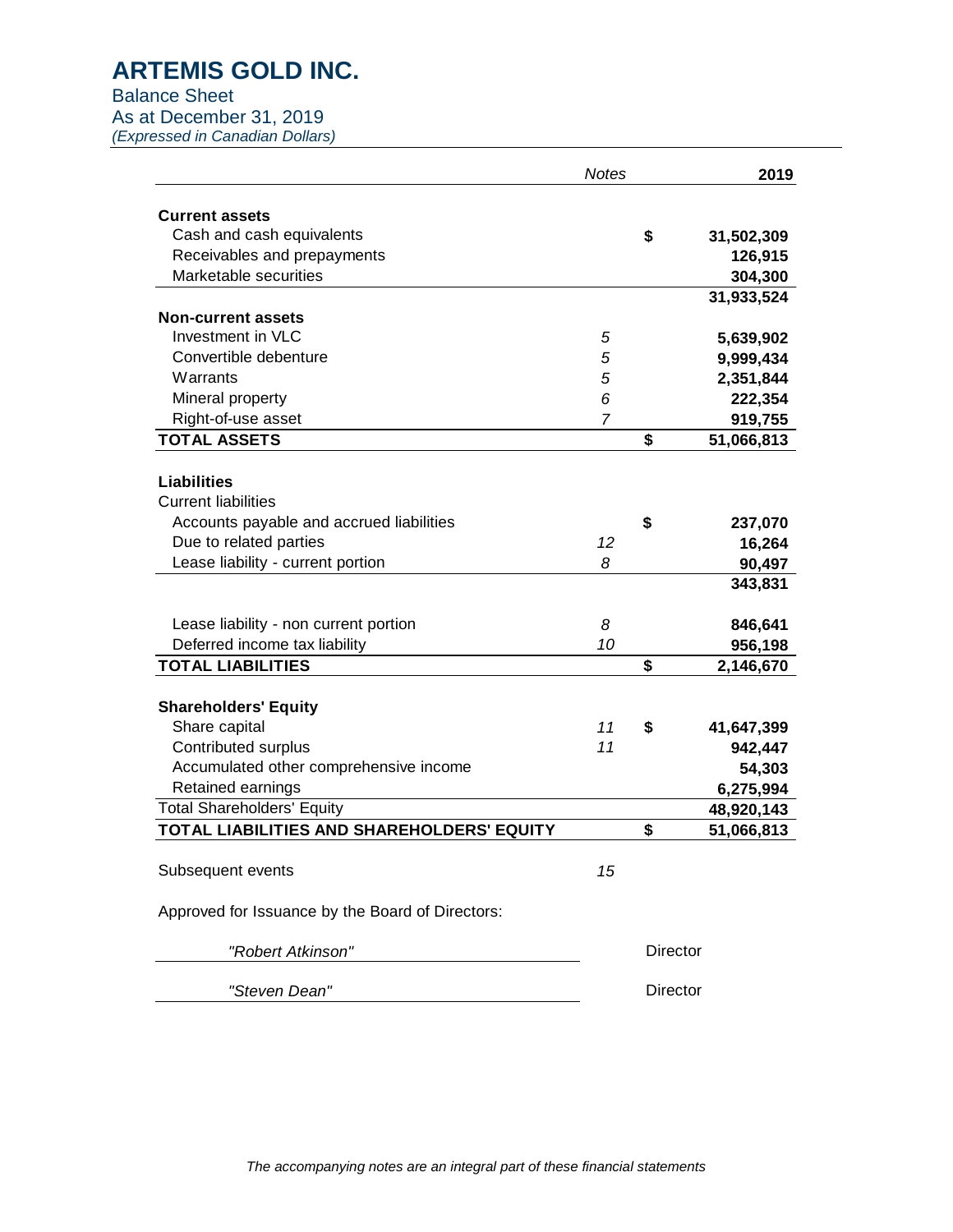Statement of Income and Comprehensive Income For the period January 10, 2019 to December 31, 2019 *(Expressed in Canadian Dollars)* 

|                                              | For the period<br><b>January 10, 2019 to</b><br>December 31, 2019 |             |
|----------------------------------------------|-------------------------------------------------------------------|-------------|
| <b>Operating Expenses</b>                    |                                                                   |             |
| Depreciation                                 | \$                                                                | 39,989      |
| Management fees and wages                    |                                                                   | 349,878     |
| Investor relations and corporate development |                                                                   | 61,396      |
| Office, Insurance and general                |                                                                   | 93,625      |
| Professional fees                            |                                                                   | 291,538     |
| Share-based payments                         |                                                                   | 818,447     |
| Transfer agent and regulatory                |                                                                   | 49,325      |
| Travel, meals and entertainment              |                                                                   | 19,527      |
| <b>Loss from operations</b>                  | \$                                                                | (1,723,725) |
| Other Income / (Expense)                     |                                                                   |             |
| Accretion expense on lease liability         | \$                                                                | (14, 284)   |
| Convertible debenture interest expense       |                                                                   | (148, 591)  |
| Equity loss from investment in associate     |                                                                   | (208, 002)  |
| Gain on investment in associate              |                                                                   | 1,488,000   |
| Gain on convertible debt                     |                                                                   | 5,359,338   |
| Gain (loss) on warrants                      |                                                                   | 2,351,844   |
| Interest income                              |                                                                   | 172,309     |
| Net income before income taxes               |                                                                   | 7,276,889   |
| Deferred income tax expense                  |                                                                   | (1,000,895) |
| <b>Net Income</b>                            | \$                                                                | 6,275,994   |
| Unrealized gain on marketable securities     |                                                                   | 54,303      |
| <b>Total Comprehensive income</b>            | \$                                                                | 6,330,297   |
| Earnings per common share                    |                                                                   |             |
| <b>Basic</b>                                 | \$                                                                | 0.31        |
| <b>Diluted</b>                               | \$                                                                | 0.26        |
| Weighted average number of common shares     |                                                                   |             |
| outstanding                                  |                                                                   |             |
| <b>Basic</b>                                 |                                                                   | 20,326,239  |
| <b>Diluted</b>                               |                                                                   | 24,971,679  |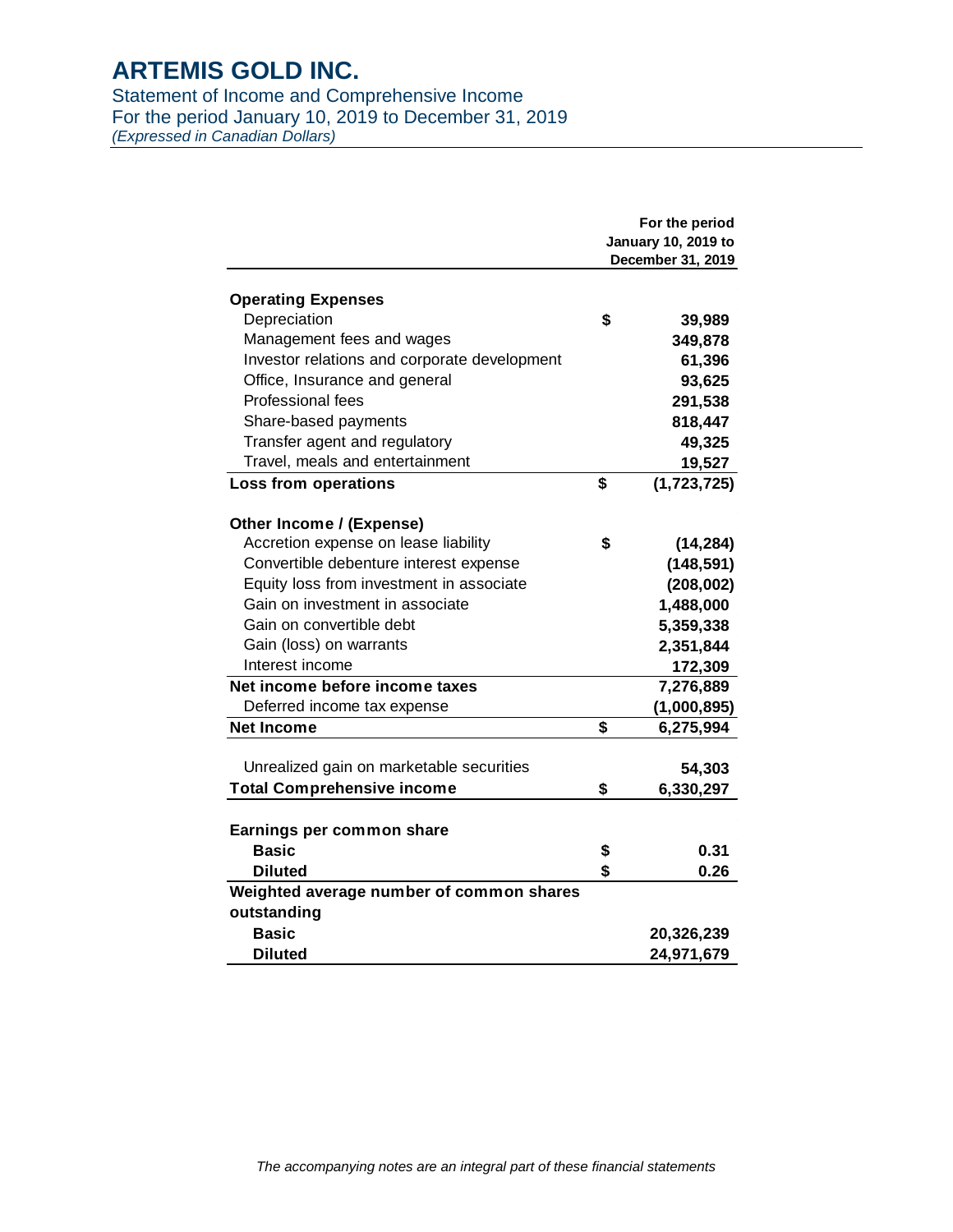## Statement of Changes in Equity

For the period January 10, 2019 to December 31, 2019

 *(Expressed in Canadian Dollars)*

|                                                                   |              | Share capital |                          |                    |                                       |                                         |                          |
|-------------------------------------------------------------------|--------------|---------------|--------------------------|--------------------|---------------------------------------|-----------------------------------------|--------------------------|
|                                                                   |              | Number of     |                          | <b>Contributed</b> | Accumulated<br>Other<br>Comprehensive | Retained                                | Total<br>Shareholders'   |
| Balance - January 10, 2019                                        | <b>Notes</b> | shares        | \$<br>Amount             | <b>Surplus</b>     | <b>Income</b><br>$\sim$               | \$<br><b>Earnings</b><br>$\blacksquare$ | equity<br>£.             |
| Share issuance - March 14, 2019<br>Share issuance - June 12, 2019 | 11<br>11     | 5,085,710     | 3,906,000<br>1.000       | 124.000            |                                       |                                         | 3,906,000<br>125.000     |
| Shares issued on conversion of debt                               | 9, 10        | 6.825.986     | 5.242.591                |                    |                                       |                                         | 5.242.591                |
| Private Placement - Aug 27, 2019<br>Share issue costs             | 11           | 36.268.407    | 32.641.568<br>(196, 933) |                    |                                       | $\overline{\phantom{a}}$                | 32.641.568<br>(196, 933) |
| Deferred income tax on share issue costs<br>Shared-based payments | 10<br>11     |               | 53.172                   | 818.447            |                                       |                                         | 53.172<br>818.447        |
| Unrealized gain on marketable securities                          |              |               |                          |                    | 54,303                                |                                         | 54,303                   |
| Net income for the period                                         |              |               |                          |                    |                                       | 6,275,994                               | 6,275,994                |
| Balance - December 31, 2019                                       |              | 48.180.105    | 41.647.399<br>S          | 942.447            | 54.303                                | \$6.275.994                             | 48.920.143<br>S.         |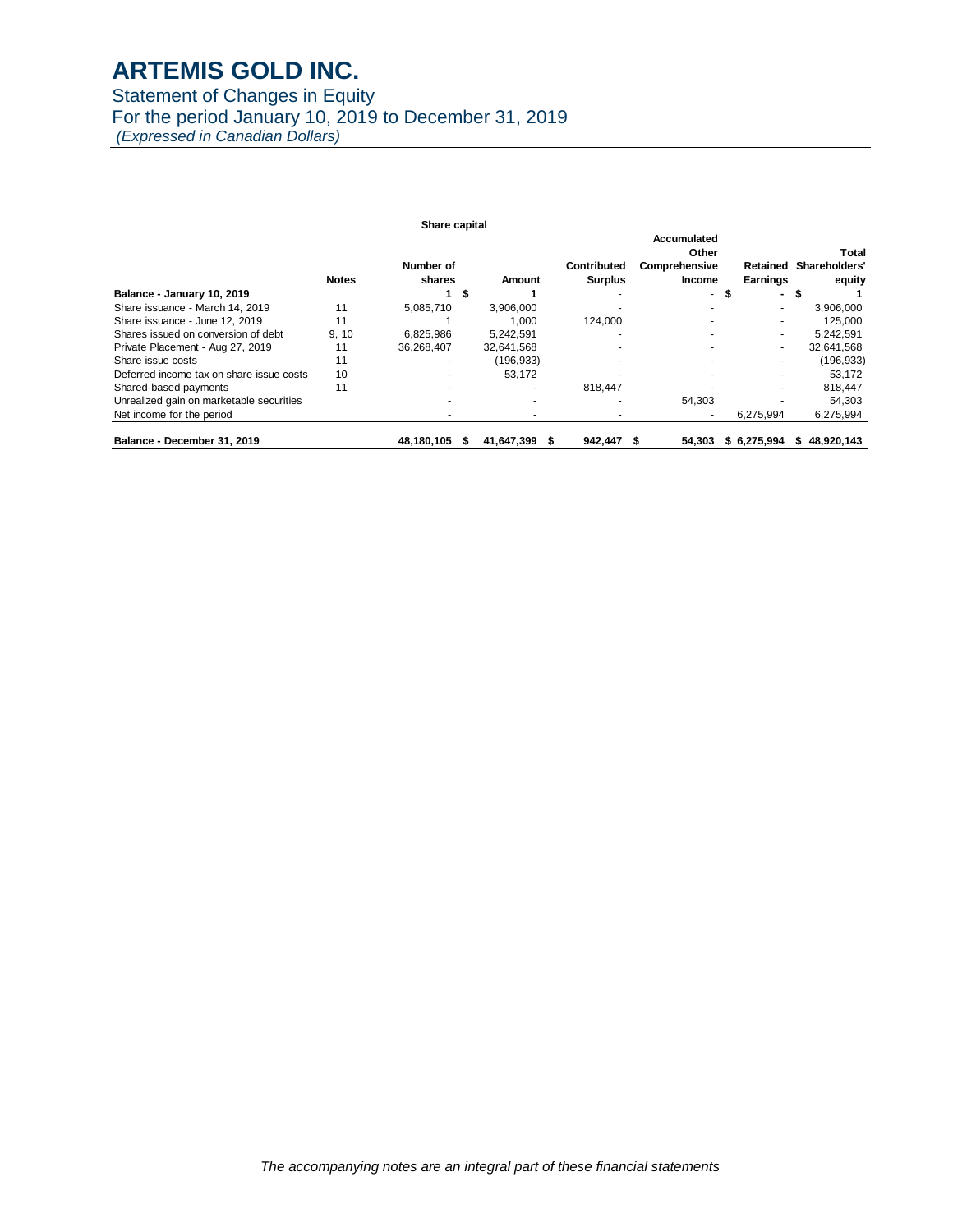Statement of Cash Flows

For the period January 10, 2019 to December 31, 2019

*(Expressed in Canadian Dollars)*

|                                                          | For the period             |                  |  |
|----------------------------------------------------------|----------------------------|------------------|--|
|                                                          | <b>January 10, 2019 to</b> |                  |  |
|                                                          |                            | December 31,2019 |  |
|                                                          |                            |                  |  |
| <b>Operating activities</b><br>Net income for the period | \$                         |                  |  |
| Items not involving cash:                                |                            | 6,275,994        |  |
| Amortization                                             |                            |                  |  |
|                                                          |                            | 39,989           |  |
| Accretion expense on lease liability                     |                            | 14,284           |  |
| Deferred tax expense                                     |                            | 1,000,895        |  |
| Convertible debenture interest expense                   |                            | 148,591          |  |
| Equity loss from investment in associate                 |                            | 208,002          |  |
| Gain on investment in associate                          |                            | (1,488,000)      |  |
| Gain on convertible debt                                 |                            | (5, 359, 338)    |  |
| Gain on warrants                                         |                            | (2, 351, 843)    |  |
| Share-based payments                                     |                            | 818,447          |  |
| Interest income                                          |                            | (172, 309)       |  |
| Net changes in non-cash working capital:                 |                            |                  |  |
| Accounts payable and accrued liabilities                 |                            | 135,936          |  |
| Due to related parties                                   |                            | 16,264           |  |
| Receivables and prepayments                              |                            | (71,328)         |  |
| Net cash used in operating activities                    | \$                         | (784,416)        |  |
|                                                          |                            |                  |  |
| <b>Investing activities</b>                              |                            |                  |  |
| Interest received                                        | \$                         | 121,448          |  |
| Investment in marketable securities                      |                            | (241, 522)       |  |
| Investment in associate                                  |                            | (3,906,000)      |  |
| Investment in convertible debt                           |                            | (5,094,000)      |  |
| Mineral property                                         |                            | (125,945)        |  |
| Net cash used in investing activities                    | \$                         | (9, 246, 019)    |  |
|                                                          |                            |                  |  |
| <b>Financing activities</b>                              |                            |                  |  |
| Lease payments                                           | \$                         | (36, 890)        |  |
| Convertible debenture proceeds                           |                            | 5,094,000        |  |
| Share issuance proceeds                                  |                            | 36,672,568       |  |
| Share issue costs                                        |                            | (196, 933)       |  |
| Net cash provided by financing activities                | \$                         | 41,532,745       |  |
|                                                          |                            |                  |  |
| Change in cash during the period                         | \$                         | 31,502,310       |  |
| Cash, beginning of period                                |                            |                  |  |
|                                                          | \$                         | 31,502,310       |  |

| $11211$ vach $1111$ volting and manufactor well throw |    |           |
|-------------------------------------------------------|----|-----------|
| ROU asset additions                                   | S. | 959.745   |
| Settlement of convertible debt and related interest   |    | 5.242.591 |
| Additions to investment in associate                  |    | 236.068   |
| Deferred tax on share issue costs                     |    | 53.172    |
|                                                       |    |           |

*The accompanying notes are an integral part of these financial statements*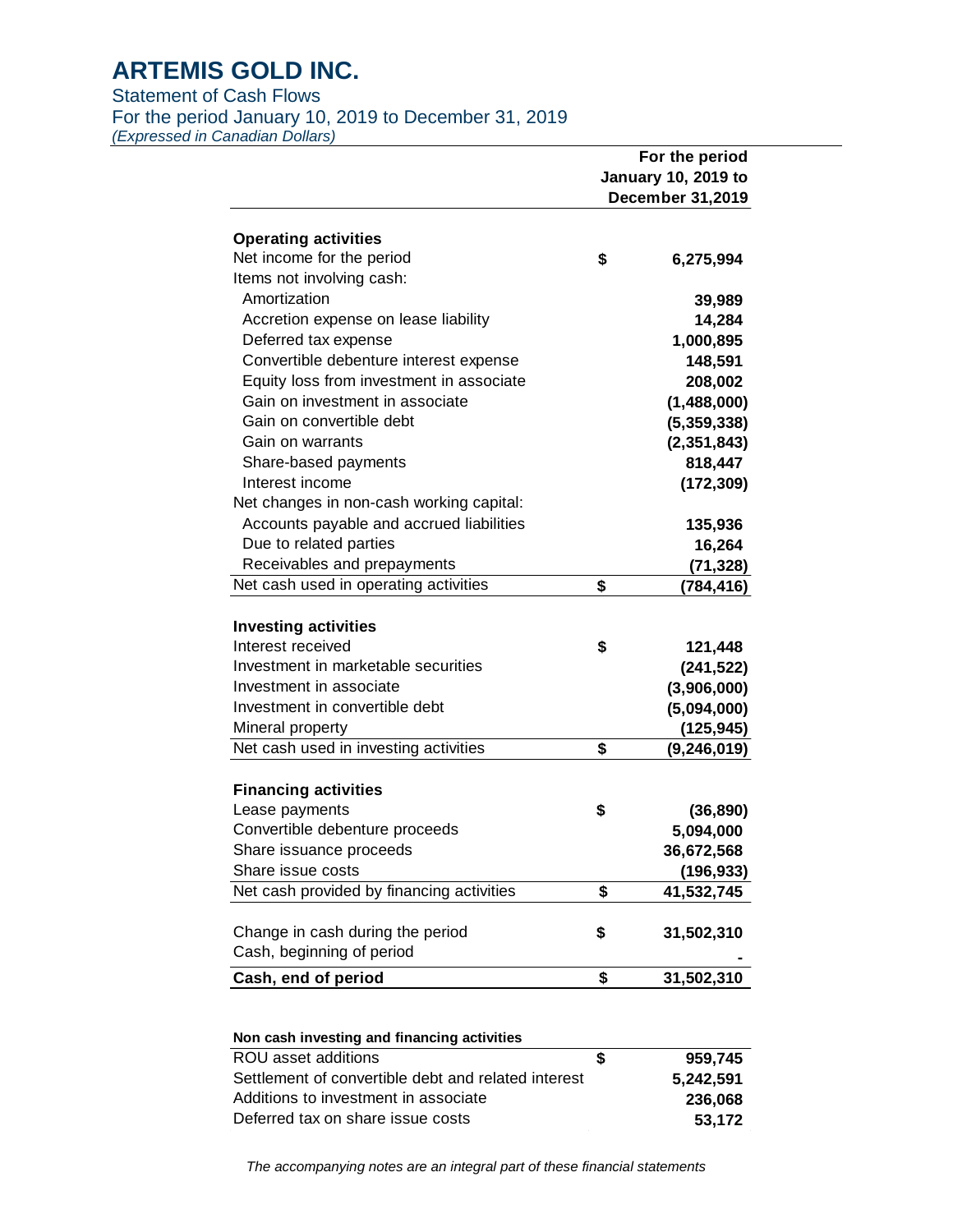## Notes to the Financial Statements For the period January 10, 2019 to December 31, 2019 *(Expressed in Canadian Dollars)*

## **1. NATURE OF OPERATIONS**

Artemis Gold Inc. ("Artemis" or the "Company") (formerly 1193490 B.C. Ltd.) is an exploration stage company currently focused on its investment in Velocity Minerals Ltd. ("VLC"), its option to acquire a 100% interest in GK project located in the Telegraph Creek area of British Columbia (the "GK Project"), as well as acquiring exploration and/or development stage mineral properties for the purposes of further exploration and development. VLC is in the business of acquiring, exploring, and evaluating mineral resource properties in Bulgaria. Artemis was incorporated under the Business Corporations Act (British Columbia) on January 10, 2019. The Company maintains its head office at 595 Burrard Street, Suite 3083, Vancouver, B.C. Canada. The Company's registered and records office is located at 595 Burrard Street, Suite 2600, Vancouver, B.C., Canada. Up until July 19, 2019, the Company was privately held and was a wholly owned subsidiary of Atlantic Gold Corporation ("Atlantic"). Artemis operates in a single operating segment being the acquisition and development of mineral properties.

On May 14, 2019, Atlantic announced that it had entered into an arrangement agreement with St. Barbara Limited ("St. Barbara") pursuant to which St Barbara would acquire 100% of all issued and outstanding shares of Atlantic (the "Arrangement"). As part of the Arrangement, Atlantic agreed to distribute 100% of the common shares of Artemis to Atlantic shareholders on the closing date of the Arrangement, which was July 19, 2019. On October 2, 2019 the Company commenced trading on the TSX Venture Exchange under the trading symbol of ARTG.

#### **2. BASIS OF PREPARATION**

These financial statements have been prepared in accordance with International Financial Reporting Standards ("IFRS") as issued by the International Accounting Standards Board ("IASB").

These financial statements have been prepared on a historical cost basis, except for certain financial instruments which have been measured at fair value. In addition, these financial statements have been prepared using the accrual basis of accounting, except for cash flow information. These financial statements are presented in Canadian dollars, which is the Company's functional currency.

The Company has adopted IFRS from the date of incorporation. These IFRS financial statements have been prepared in accordance with the requirements of IFRS, including IFRS 1 First Time Adoption of IFRS. The Company did not apply any optional elections on first time adoption. There was no opening balance sheet impact of adoption and, therefore, no opening balance sheet or reconciliation has been provided.

These financial statements were approved by the board of directors on March 31, 2020.

#### **3. SIGNIFICANT ACCOUNTING POLICIES**

a) Cash and cash equivalents

Cash and cash equivalents comprise cash on hand, term deposits, and highly liquid instruments with a maturity of three months or less at the time of issuance which are readily convertible to known amounts of cash at any time without penalty.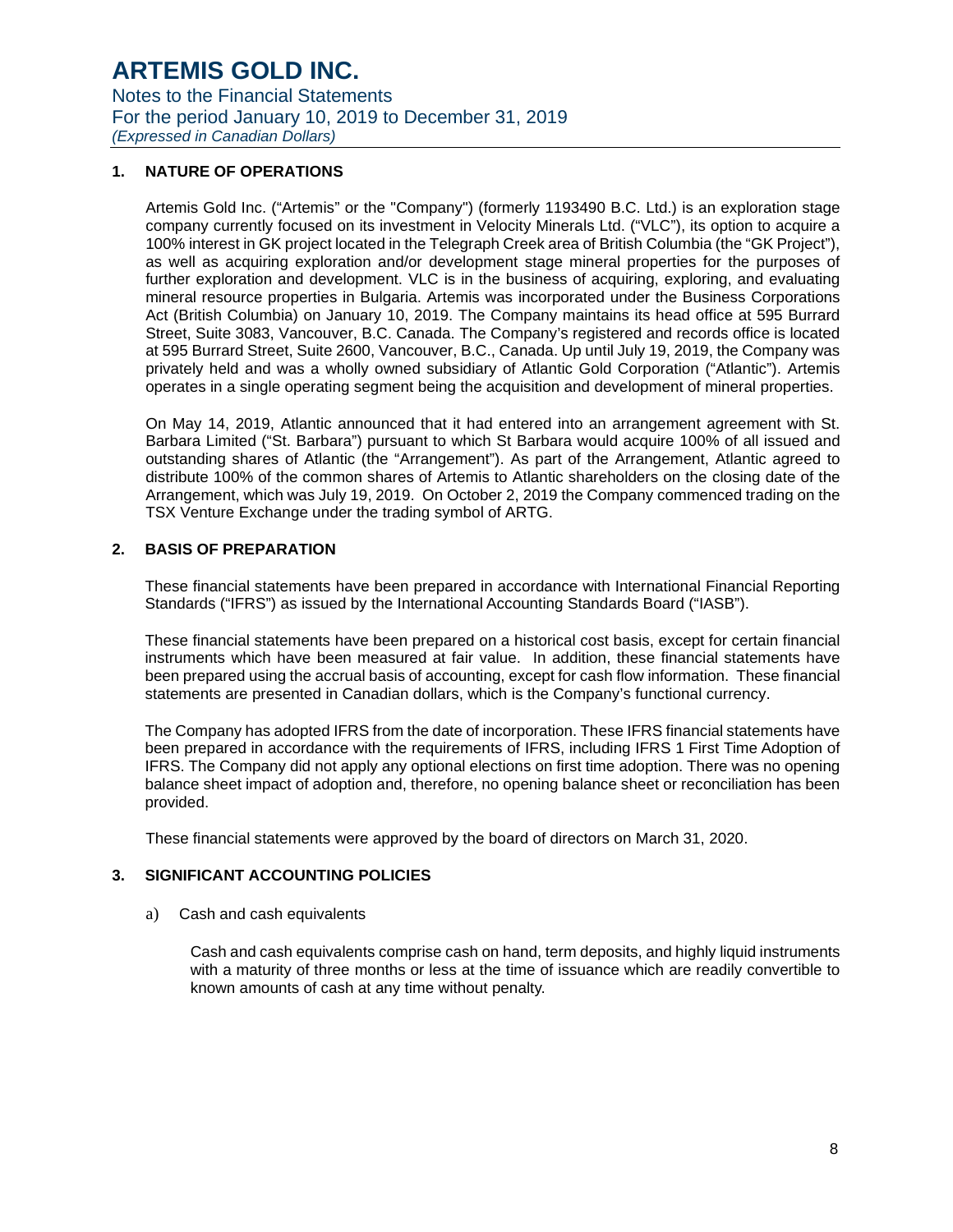## **ARTEMIS GOLD INC.**  Notes to the Financial Statements For the period January 10, 2019 to December 31, 2019 *(Expressed in Canadian Dollars)*

### **3. SIGNIFICANT ACCOUNTING POLICIES** (continued)

b) Investment in Associates

An associate is an entity over which the Company has significant influence and which is neither a subsidiary nor a joint arrangement.

The Company has significant influence over an entity when it has the power to participate in the financial and operating policy decisions of the associate but does not have control or joint control.

The Company's investment in the common shares of VLC (Note 5) has been treated as an investment in associates and has been accounted for using the equity method.

Under the equity method, the Company's investment in the common shares of the associate is initially recognized at cost and subsequently increased or decreased to recognize the Company's share of net income and losses of the associate, after any adjustments necessary to give effect to uniform accounting policies, any other movement in the associate's reserves, and for impairment losses after the initial recognition date. The Company's share of income and losses of the associate is recognized in net income during the period.

Dividends and repayment of capital received from an associate are accounted for as a reduction in the carrying amount of the Company's investment. Intercompany balances and interest expense and income arising on loans and borrowings between the Company and its associates are not eliminated.

At the end of each reporting period, the Company assesses whether there is any objective evidence that an investment in an associate is impaired. Objective evidence includes observable data indicating there is a measurable decrease in the estimated future cash flows of the investee's operations. When there is objective evidence that an investment is impaired, the carrying amount of such investment is compared to its recoverable amount, being the higher of its fair value less costs of disposal ("FVLCD") and value-in-use ("VIU"). If the recoverable amount of an investment is less than its carrying amount, the carrying amount is reduced to its recoverable amount and an impairment loss, being the excess of carrying amount over the recoverable amount, is recognized in the period in which the relevant circumstances are identified. When an impairment loss reverses in a subsequent period, the carrying amount of the investment is increased to the revised estimate of recoverable amount to the extent that the increased carrying amount does not exceed the carrying amount that would have been determined had an impairment loss not been previously recognized. A reversal of an impairment loss is recognized in net income in the period in which the reversal occurs.

#### c) Earnings per common share

The basic earnings per share is computed by dividing the earnings by the weighted average number of common shares outstanding during the period. The diluted earnings per share reflects the potential dilution of common share equivalents, such as convertible debentures, outstanding stock options and share purchase warrants, in the weighted average number of common shares outstanding during the year, if exercised. For this purpose, the treasury stock method is used whereby the assumed proceeds upon the exercise of stock options and warrants are used to purchase common shares at the average market price during the period.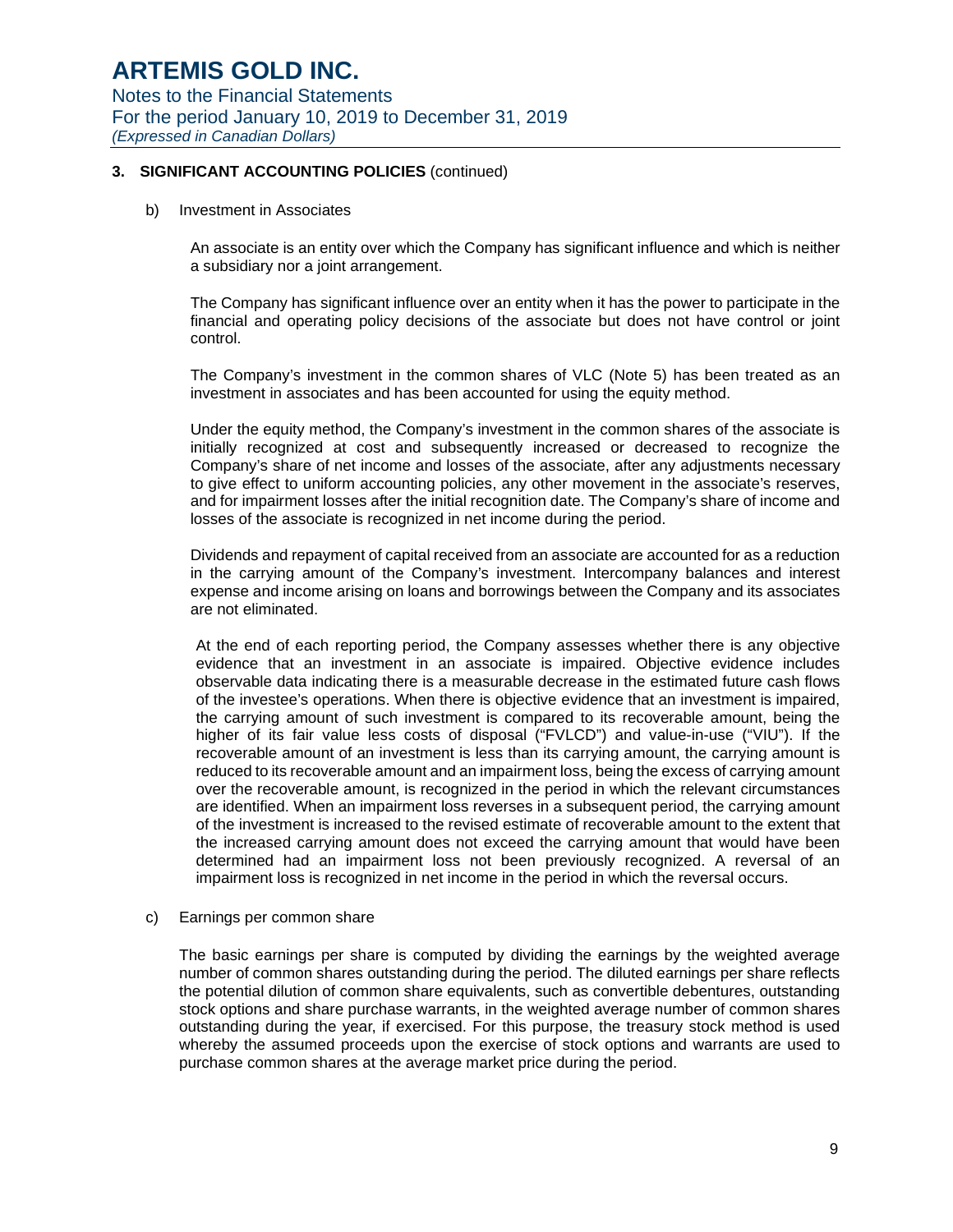Notes to the Financial Statements For the period January 10, 2019 to December 31, 2019 *(Expressed in Canadian Dollars)* 

#### **3. SIGNIFICANT ACCOUNTING POLICIES** (continued)

#### d) Share-based payments

Share-based payments to employees are measured at the fair value of the instruments issued and the expense is recognized over the vesting periods. Share-based payments to nonemployees are measured at the fair value of the goods or services received or the fair value of the equity instruments issued if it is determined the fair value of the goods or services cannot be reliably measured, and are recorded at the date the goods or services are received.

The amount recognized as an expense is adjusted to reflect the number of awards expected to vest. The offset to the recorded cost is to contributed surplus.

Consideration received on the exercise of stock options is recorded as share capital and the related share-based payments reserve is transferred to share capital. Charges for options that are forfeited before vesting are reversed from contributed surplus and share-based payment expense.

#### e) Mineral properties

Mineral properties consist of exploration and mining concessions or options and contracts related to such concessions. Acquisition and exploration costs are capitalized and deferred to exploration and evaluation assets until such time as the technical feasibility and commercial viability of extracting a mineral reserve for a particular property are demonstrable or the property is disposed of, either through sale or abandonment, or becomes impaired. Once the technical feasibility and commercial viability of extracting a mineral reserve for a particular property are demonstrable, the capitalized amounts are first tested from impairment and then transferred to property, plant and equipment. If a property is put into production, the cost of acquisition will be depleted over the life of the property based on estimated economic reserves. Proceeds received from the sale of any interest in a property will be credited against the carrying value of the property. If a property is abandoned, the acquisition costs will be written off to net income. Recorded costs of mineral properties are not intended to reflect present or future values of the properties. The recorded costs are subject to measurement uncertainty and it is reasonably possible, based on existing knowledge, that changes in future conditions could require a material change in the recognized amounts. Although the Company has taken steps that it considers adequate to verify title to mineral properties in which it has an interest, these procedures do not guarantee the Company's title.

Once the rights to explore an area have been secured, expenditures on exploration and evaluation activities are capitalized to exploration and evaluation assets and classified as a component of mineral properties.

Exploration expenditures relate to the initial search for deposits with economic potential and to detailed assessments of deposits or other projects that have been identified as having economic potential.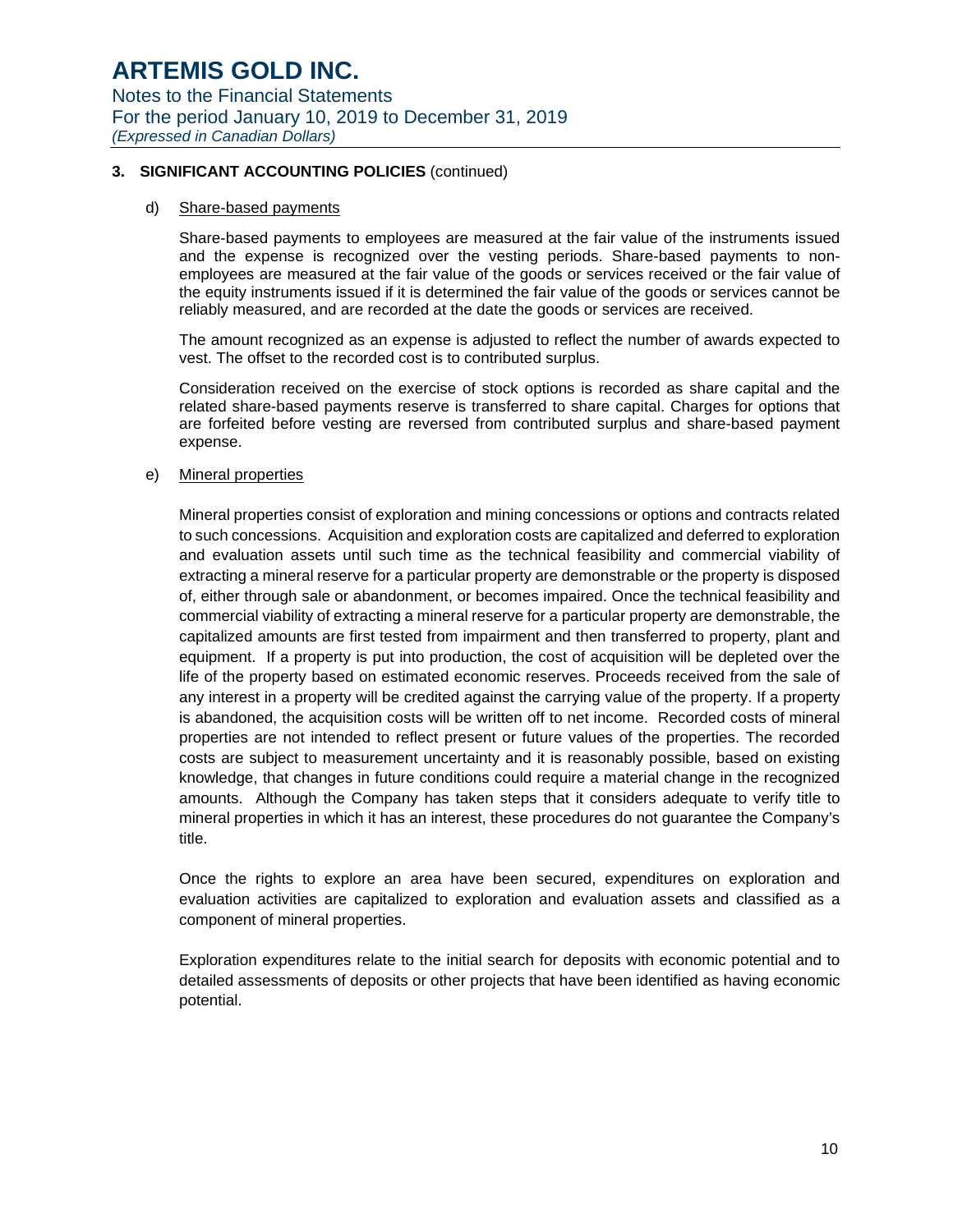Notes to the Financial Statements For the period January 10, 2019 to December 31, 2019 *(Expressed in Canadian Dollars)* 

## **3. SIGNIFICANT ACCOUNTING POLICIES** (continued)

#### f) Impairment of mineral properties

Mineral properties are reviewed for impairment whenever events or changes in circumstances indicate that the carrying amount may not be recoverable. An impairment loss is recognized for the amount by which the asset's carrying amount exceeds its recoverable amount. For the purposes of assessing impairment, assets are grouped at the lowest levels for which there are separately identifiable cash flows (cash-generating units). Evaluating for recoverability during the exploration and evaluation phase requires judgment in determining whether future economic benefits from future exploitation, sale or otherwise are likely. Evaluations may be more complex where activities have not reached a stage which permits a reasonable assessment of the existence of reserves or resources. Management must make certain estimates and assumptions about future events or circumstances including, but not limited to, the interpretation of geological, geophysical and seismic data, the Company's intention to continue exploration and evaluation activities, the impact of government legislation and political stability in the region, and the impact of current and expected future prices on potential reserves.

#### g) Current and deferred income taxes

The current income tax charge is calculated on the basis of the tax laws enacted or substantively enacted at the balance sheet date in the country where the Company operates and generates taxable income.

Deferred income tax assets and liabilities are determined based on the differences between the tax basis of assets and liabilities and the amounts reported in the financial statements. The deferred tax assets or liabilities are calculated using the tax rates enacted or substantially enacted for the periods in which the differences are expected to be settled. Deferred tax assets are recognized to the extent that they are considered more likely than not to be realized.

#### h) Financial Instruments

IFRS 9 – Financial Instruments establishes three primary measurement categories for financial assets: amortised cost, fair value through other comprehensive income and fair value through profit or loss. The Company determines the classification of the financial assets at initial recognition. The basis of classification depends on the Company's business model for managing its financial instruments and the contractual cash flow characteristics of the instrument. A financial asset that is a debt instrument is measured at amortised cost if it meets both of the following conditions and is not designated at Fair Value through Profit or Loss ("FVPL"):

- It is held within a business model whose objective is to hold assets to collect contractual cash flows; and
- Its contractual terms give rise on specified dates to cash flows that are solely payments of principal and interest on the principal amount outstanding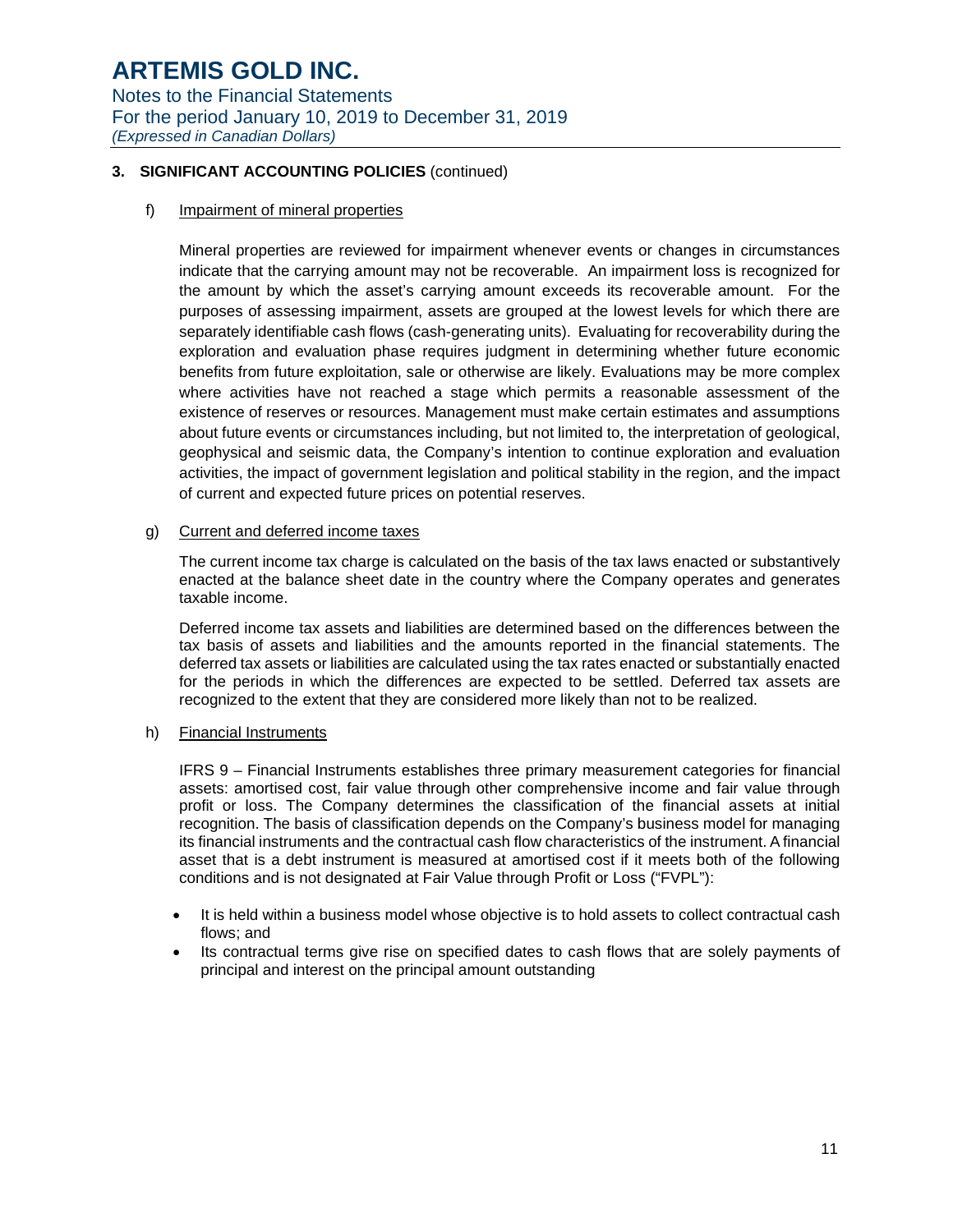Notes to the Financial Statements For the period January 10, 2019 to December 31, 2019 *(Expressed in Canadian Dollars)* 

## **3. SIGNIFICANT ACCOUNTING POLICIES** (continued)

#### **i.** Financial Instruments (continued)

Investments in equity instruments are required to be measured by default at fair value through profit or loss. However, on the day of acquisition, the Company can make an irrevocable election (on an instrument-by-instrument basis) to designate them as Fair Value Through Other Comprehensive Income ("FVOCI").

All financial assets not classified as measured at amortised cost or FVOCI are measured at FVPL. On initial recognition, the Company may irrevocably designate a financial asset that otherwise meets the requirements to be measured at amortised cost or at FVPL as FVOCI, if doing so eliminates or significantly reduces an accounting mismatch that would otherwise arise. A financial asset (unless it is a trade receivable without a significant financing component that is initially measured at the transaction price) is initially measured at fair value plus, for an item not at FVPL, transaction costs that are directly attributed to its acquisition.

Financial liabilities are classified as measured at amortised cost, unless they are classified as measured at FVPL. In cases where the fair value option is taken for financial liabilities, the part of a fair value change due to an entity's own credit risk is recorded in other comprehensive income (loss) rather than in net earnings.

The Company's convertible debenture and warrants issued by Velocity Minerals Ltd. (Note 5) have been classified as FVPL. The Company has elected to account for its marketable securities as FVOCI. Cash, receivables, accounts payable, and amounts due to a related party are classified at amortised cost.

#### i) Leases and right of use assets

At inception of a contract, the Company assesses whether a contract is, or contains, a lease. A contract is, or contains, a lease if the contract conveys the right to control the use of an identified asset for a period of time in exchange for consideration. To assess whether a contract conveys the right to control the use of an identified asset, the Company assesses whether:

- The contract involves the use of an identified asset;
- The Company has the right to obtain substantially all of the economic benefits from the use of the asset throughout the period of use; and
- The Company has the right to direct the use of the asset.

 As a lessee, the Company recognizes a right-of-use asset and a lease liability at the lease commencement date. The right-of-use asset is initially measured at cost, which comprises the initial amount of the lease liability adjusted for any lease payments made at or before the commencement date, plus any initial direct costs incurred and an estimate of costs to dismantle and remove the underlying asset or to restore the underlying asset or the site on which it is located, less any lease incentives received.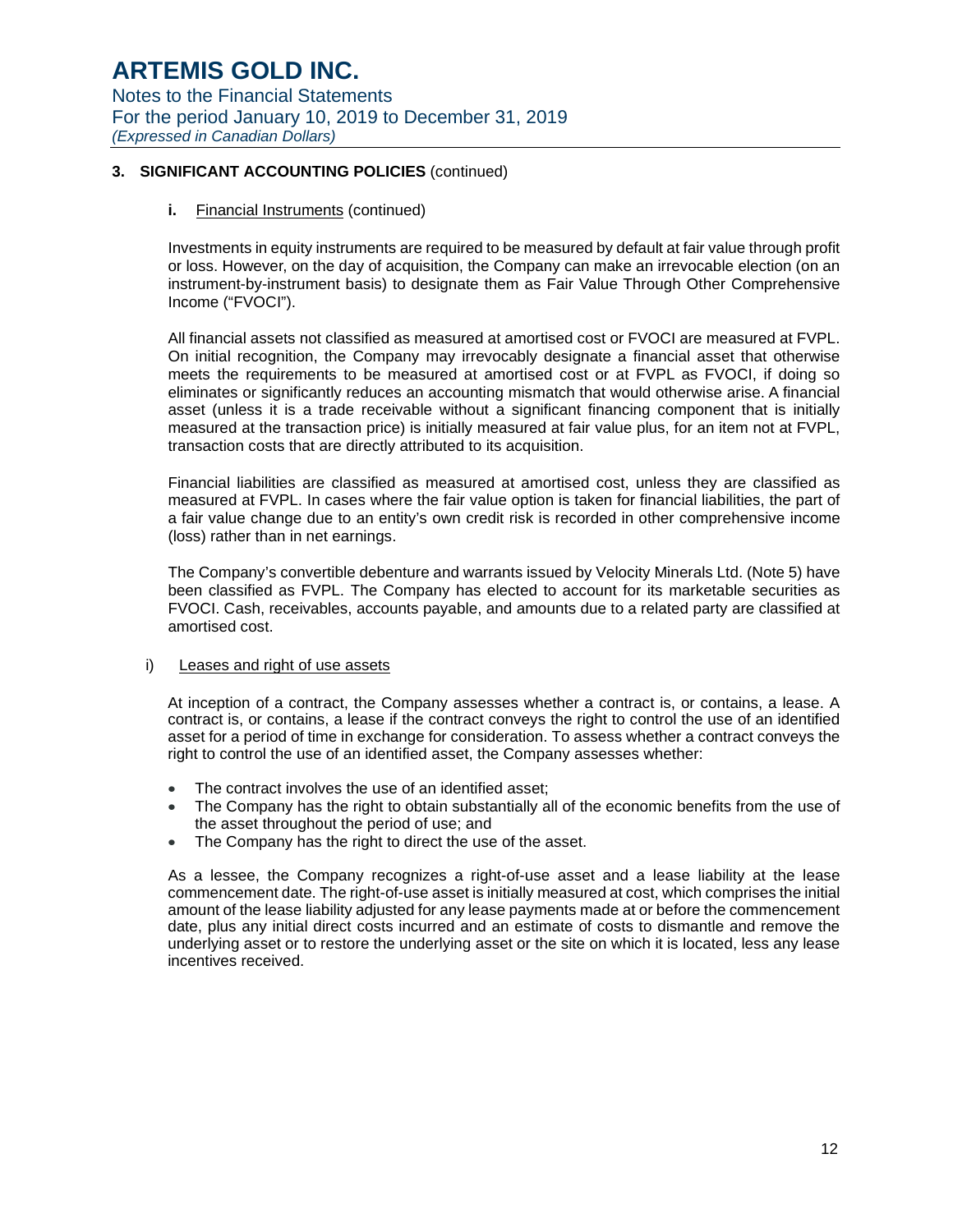### **3. SIGNIFICANT ACCOUNTING POLICIES** (continued)

#### j) Leases and right of use assets (continued)

The right-of-use asset is subsequently depreciated using the straight-line method from the commencement date to the earlier of the end of the useful life of the right-of-use asset or the end of the lease term.

In addition, the right-of-use asset is periodically reduced by impairment losses, if any, and adjusted for certain remeasurements of the lease liability.

The lease liability is initially measured at the present value of the lease payments that are not paid at the commencement date, discounted using the interest rate implicit in the lease or, if that rate cannot be readily determined, the Company's incremental borrowing rate. Generally, the Company uses its incremental borrowing rate as the discount rate.

The lease liability is measured at amortized cost using the effective interest method.

We have elected not to recognize right-of-use assets and lease liabilities for short-term leases that have a lease term of twelve months or less and leases of low-value assets. Payments associated with short-term leases and all leases of low-value assets are recognized as an expense in profit or loss.

#### k) Unit offerings

From time to time, warrants are issued as part of a unit which is made up of a common share and a full or partial warrant. The warrant allows the holder to acquire common shares of the Company. The Company uses the residual value method in assigning the value to the warrant which is included in contributed surplus.

#### l) Statement of cash flows

The Company's previous parent company (Atlantic) undertook cash transactions on the Company's behalf during the period, principally to acquire the investments in Velocity using the proceeds from the convertible debt and share issuance by the Company to Atlantic. Accordingly, these cash transactions were recognised in the Company's cash flow statement on the basis that the Atlantic was acting as its agent in this respect.

## **4. CRITICAL ACCOUNTING ESTIMATES AND JUDGMENTS**

The preparation of financial statements requires management to use judgment in applying its accounting policies and estimates and assumptions about the future. Estimates and other judgments are regularly evaluated and are based on management's experience and other factors, including expectations about future events that are believed to be reasonable under the circumstances. The following discusses the most significant accounting judgments and estimates that the Company has made in the preparation of the financial statements that could result in a material effect in the next financial year on the carrying amounts of assets and liabilities.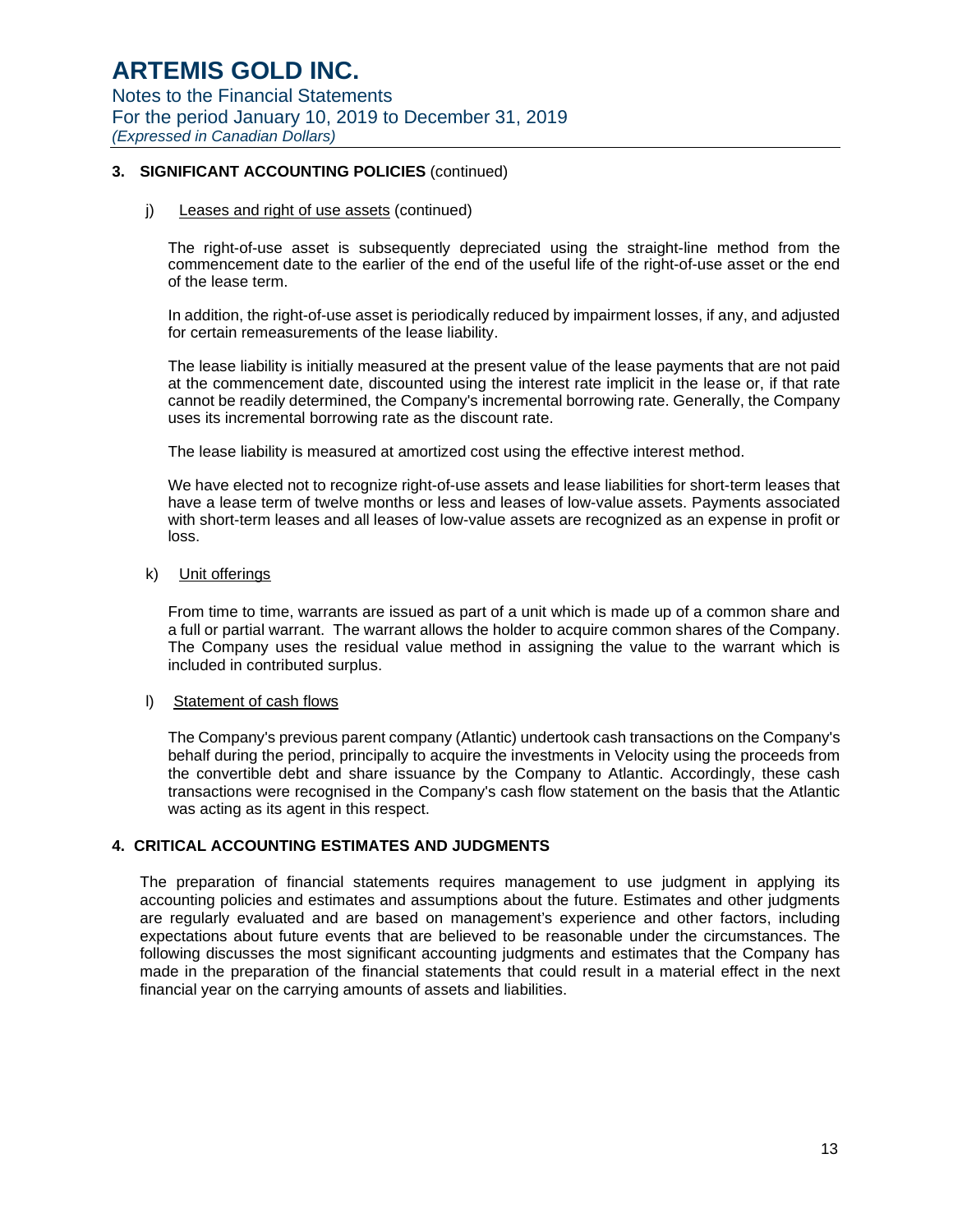## **4. CRITICAL ACCOUNTING ESTIMATES AND JUDGMENTS** (continued)

#### Fair Value of VLC convertible debt and warrants

The Company applied judgment and estimates when determining the fair value of its convertible debenture investment and warrants held in VLC, as described in Note 5.

#### Impairment of investment of associate

 At the end of each financial reporting period, the carrying amount of the investment in associate is reviewed to determine whether there is any indication of an impairment loss has incurred. Where such an indication exists, the recoverable amount of the asset is estimated to determine the extent of the impairment, if any. With respect to its investment in associate, the Company is required to make estimates and judgments about future events and circumstances and whether the carrying amount of the asset exceeds its recoverable amount. Recoverability depends on various factors, including the discovery of economically recoverable reserves at VLC's exploration properties, the ability of VLC to obtain the necessary financing to complete the development, and future profitable production or proceeds from the disposition of the VLC shares themselves. Additionally, there are numerous geological, economic, environmental and regulatory factors and uncertainties that could impact VLC's assessment as to the overall viability of its properties or its ability to generate future cash flows necessary to cover or exceed the carrying value of the Company's investment in VLC.

### **5. INVESTMENT IN VLC**

The investment in VLC is comprised of:

|                                           | <b>Convertible debenture</b> |   | Investment in<br>associate | <b>Warrants</b> | Total        |
|-------------------------------------------|------------------------------|---|----------------------------|-----------------|--------------|
| Initial investment                        | 5,094,000                    | 5 | 3,906,000                  |                 | 9,000,000    |
| Gain at inception                         |                              |   | 1,488,000                  | 1,230,531       | 2,718,531    |
| Fair value change in the period           | 5,359,338                    |   | -                          | 1,121,313       | 6,480,651    |
| Equity share of investment of associate   | -                            |   | (208,002)                  |                 | (208,002)    |
| Shares received in settlement of interest | (236,068)                    |   | 236,068                    | ۰               |              |
| Other                                     | (217, 836)                   |   | 217,836                    | ۰               | -            |
|                                           | 9,999,434                    |   | 5,639,902                  | 2.351.844       | \$17.991.180 |

On March 14, 2019, the Company completed an investment in VLC for a total consideration of \$9,000,000. Included in the investment was a \$5,094,000 secured convertible debenture in VLC, plus an equity component comprising 18,600,000 Units of VLC for cash consideration of \$3,906,000. Further, as part of the investment agreement, the Company has the right to designate one individual to be nominated, and if elected, to serve as a director of VLC provided the Company holds at least 15% of the issued and outstanding common shares of VLC, with the number of nominees increasing to two directors if the Company holds 30% or more of the issued and outstanding common shares of VLC. In February 2020, the Company exercised this right and nominated (and VLC subsequently appointed) an individual to the board of directors of VLC.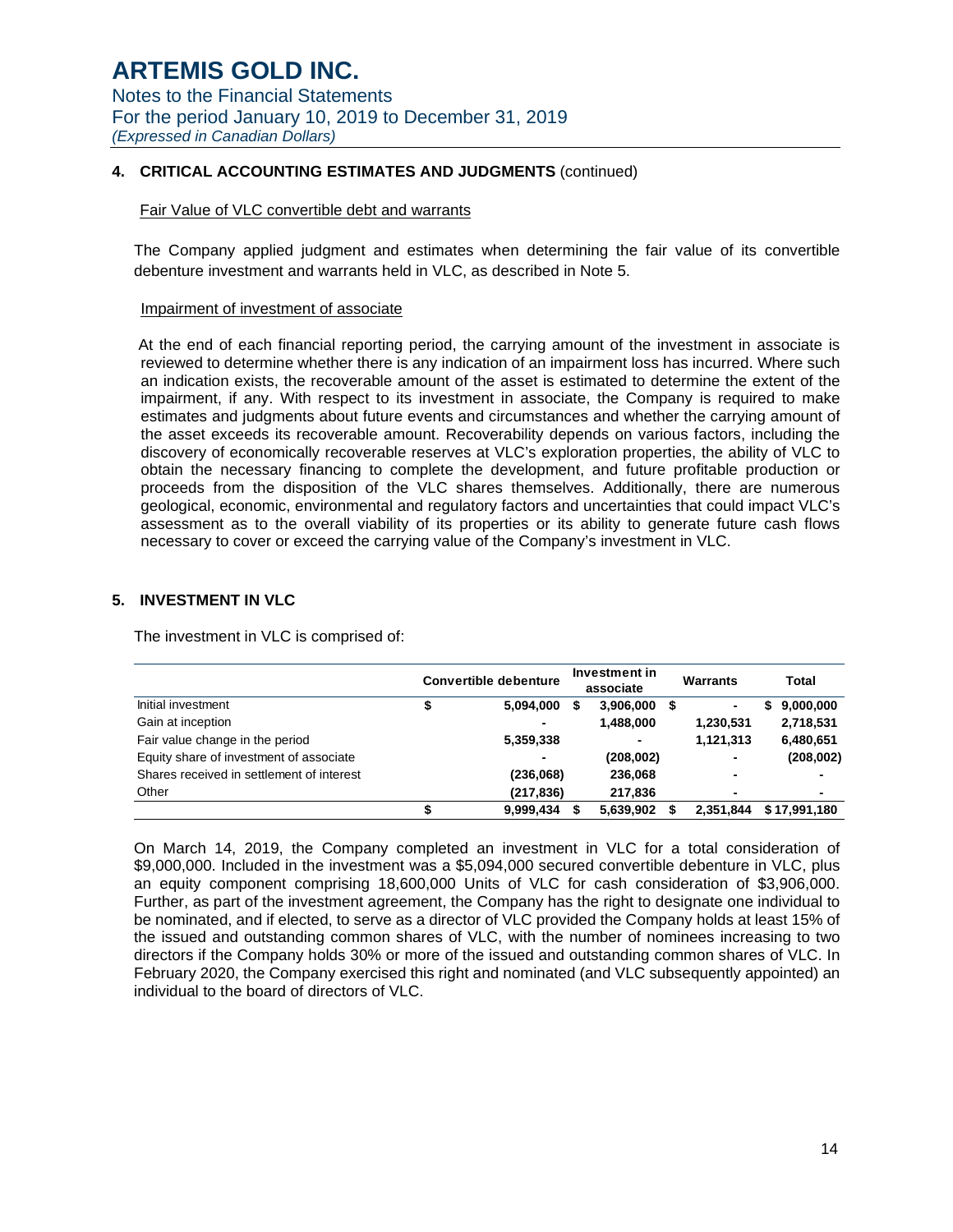Notes to the Financial Statements For the period January 10, 2019 to December 31, 2019 *(Expressed in Canadian Dollars)* 

## **5. INVESTMENT IN VLC** (continued)

The convertible debenture earns interest at an annual rate of 8.5% payable semi-annually, over a fiveyear term. The interest can be paid in cash or common shares of VLC, at the discretion of VLC. The principal amount of the convertible debentures is convertible into common shares of VLC at the election of the Company at a conversion price of \$0.25. The convertible debentures are secured with a first ranking charge at any time by way of general security agreement and guarantee from the material subsidiary of VLC.

The convertible debenture investment is recognised as FVPL. At inception, the convertible debenture was recorded at the equivalent of cash consideration paid. The Company used the Black-Scholes option pricing model to calculate the fair value of the convertible debenture held in VLC. The gain is recorded within the gain on convertible debt in the statement of income and comprehensive income. The Company used the following assumptions:

|                               | <b>December 31, 2019</b> | March 14, 2019 |
|-------------------------------|--------------------------|----------------|
| <b>Share Price</b>            | 0.46                     | S<br>0.29      |
| <b>Volatility</b>             | 40%                      | 40%            |
| <b>Expected Life in Years</b> | 4.21                     | 5.00           |
| <b>Dividend Rate</b>          | $0.00\%$                 | $0.00\%$       |
| <b>Risk-free-rate</b>         | 1.64%                    | 1.60%          |

The debenture is adjusted to eliminate the Company's equity share of the VLC's equity component on the convertible debt resulting in a \$217,836 reduction in the carrying value of the debt with an offsetting increase in the investment in associate.

The equity component of the investment in VLC comprised 18,600,000 Units of VLC, with each Unit consisting of one common share and 1/2 warrant. The warrants are exercisable into common shares of VLC at an exercise price of \$0.25, with an expiry date of March 14, 2022.

The attributed cost of the common shares at the date of inception was \$5,394,000 and was determined using the traded stock price of VLC on March 14, 2019 which was \$0.29 per common share multiplied by the number of common shares held. At inception, the attributed cost of the warrants was determined using the Black-Scholes option pricing model and was \$1,230,531. The attributed costs were higher than the cash outlay, resulting in a gain at inception which is recorded within the gain on investment in associate as well as gain on warrants in the statement of income and comprehensive income.

The Company applies equity accounting over the investment in the common shares of VLC as the Company has significant influence over VLC due to its share ownership in the Company and its ability to have board representation. As a result, at inception of the investment, the common shares were recognized at attributed cost, with the carrying amount of the investment increasing or decreasing to recognise the Company's share of the profit or loss of VLC at each reporting period.

In October, 2019 VLC settled interest owed on the convertible debentures of \$236,068 for the period March 14, 2019 to September 30, 2019 by issuing 495,516 common shares to the Company bringing the Company's holding to 19,095,516, or 19.63%. As at December 31, 2019 the fair market value of the Company's investment in common shares of the associate was \$8,688,460, based on the quoted market price.

The warrants have been accounted for as FVPL. The Company used the Black-Scholes option pricing model to calculate the fair value of the warrants held in VLC.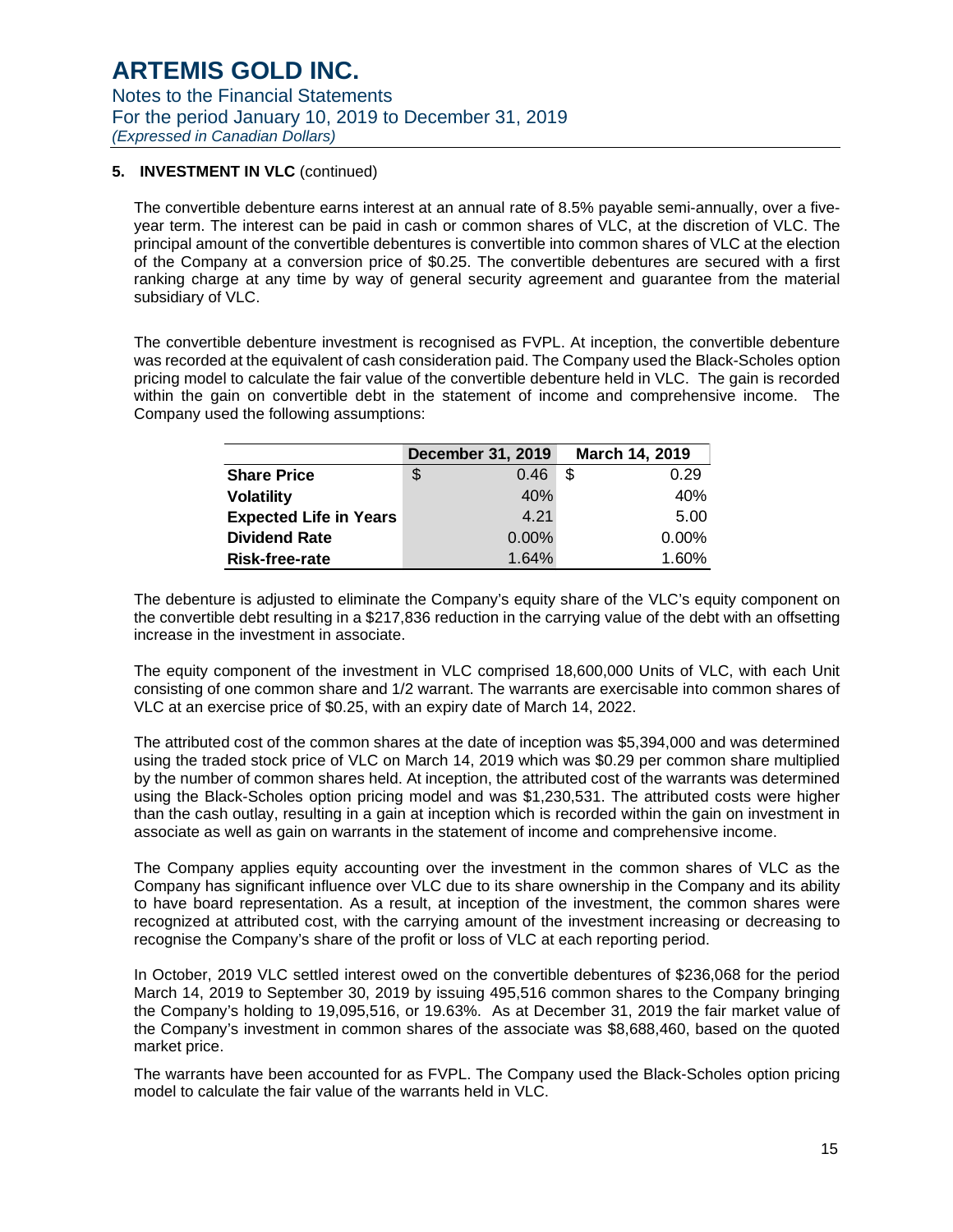## **ARTEMIS GOLD INC.**  Notes to the Financial Statements For the period January 10, 2019 to December 31, 2019 *(Expressed in Canadian Dollars)*

## **5. INVESTMENT IN VLC** (continued)

The Company used the following assumptions:

|                               | <b>December 31, 2019</b> | March 14, 2019 |
|-------------------------------|--------------------------|----------------|
| <b>Share Price</b>            | 0.46<br>\$               | S<br>0.29      |
| <b>Volatility</b>             | 60%                      | 60%            |
| <b>Expected Life in Years</b> | 2.20                     | 3.00           |
| <b>Dividend Rate</b>          | $0.00\%$                 | $0.00\%$       |
| <b>Risk-free-rate</b>         | 1.66%                    | 1.60%          |

At inception, the fair value of the warrants was \$1,230,531. As at December 31, 2019, the fair value of the warrants increased to \$2,351,843, resulting in an additional gain on investment of \$1,121,313 for the period of January 10, 2019 to December 31, 2019. The gain is recorded within the gain on warrants in the statement of income and comprehensive income.

The assets and liabilities of VLC are summarized in the following table and are taken from VLC's most recently available financial statements as at September 30, 2019.

|                                          | <b>September 30, 2019</b> |
|------------------------------------------|---------------------------|
| <b>Current assets</b>                    | \$<br>5,770,955           |
| Non-current assets                       | 7,680,252                 |
|                                          | 13,451,207                |
| <b>Current liabilities</b>               | 554,660                   |
| Non-current liabilities                  | 4,074,881                 |
|                                          | 4,629,541                 |
| Net assets                               | \$<br>8,821,666           |
| Company's equity share of net assets     | \$<br>1,731,346           |
|                                          |                           |
| Loss and comprehensive loss for the nine | \$<br>(2,028,776)         |
| months ended September 30,2019           |                           |

#### **6. MINERAL PROPERTY**

On May 31, 2019, the Company entered into an option agreement ("Option Agreement") whereby the Company has the right to acquire a 100% interest, subject to certain royalty payments, in the GK project, located in British Columbia, Canada.

In order for the Company to exercise its option under the Option Agreement, the Company must pay:

- (i) \$125,000 in cash upon execution of the Option Agreement (paid on June 12, 2019);
- (ii) On or before 12 months after the effective date of the Option Agreement, \$50,000 in cash and incur certain expenditures of not less than \$100,000; (As a December 31, 2019, the Company has incurred \$ 97,354);
- (iii) On or before 24 months after the effective date of the Option Agreement, \$100,000 in cash and incur certain expenditures of not less than \$500,000;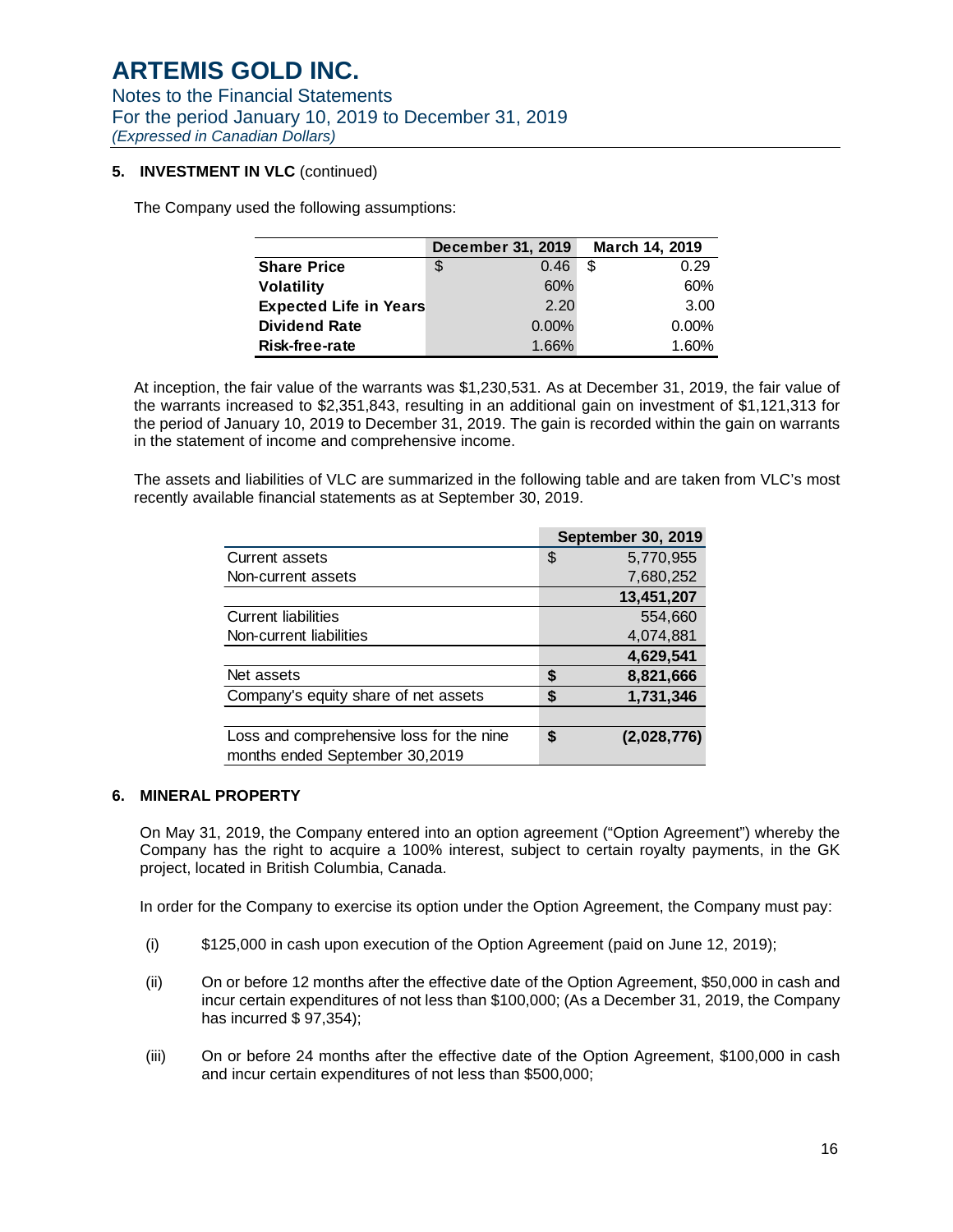Notes to the Financial Statements For the period January 10, 2019 to December 31, 2019 *(Expressed in Canadian Dollars)* 

## **6. MINERAL PROPERTY (continued)**

- (iv) On or before 36 months after the effective date of the Option Agreement, \$500,000 in cash and incur certain expenditures of not less than \$1,300,000;
- (v) On or before 48 months after the effective date of the Option Agreement, \$750,000 in cash and incur certain expenditures of not less than \$2,000,000; and
- (vi) On or before 60 months after the effective date of the Option Agreement, \$1,000,000 in cash and incur certain expenditures of not less than \$3,000,000.

## **7. RIGHT-OF-USE ASSET**

The Company's right-of-use asset related to its office lease is as follows:

|                                   | <b>Right of Use</b><br><b>Assets</b> |           |
|-----------------------------------|--------------------------------------|-----------|
| <b>Opening Balance</b>            | \$                                   |           |
| Additions                         |                                      | 959,745   |
| <b>Accumulated Depreciation</b>   |                                      | (39, 989) |
| Net book value - December 31,2019 | S                                    | 919,755   |

The depreciation method applied is straight line over 6 years, which is the term of the lease.

## **8. LEASE LIABILITIES**

On October 1, 2019 the Company signed an office lease which runs for 6 years. The discount rate applied to the lease is 6%. As a result, on October 1, 2019, the Company recorded a lease liability of \$959,745 and a right-of-use assets of \$959,745 (see note 7). The right-of-use asset was measured at an amount equal to the lease liability.

In addition to the lease payments, the landlord estimates that the Company may pay approximately \$83,229 annually related to operating costs and realty taxes of the leased office space. These variable amounts are reassessed annually based on actual costs incurred and have not been included in the measurement of the lease obligation.

| <b>Lease Liabilities</b>                     |   |           |
|----------------------------------------------|---|-----------|
| Lease obligation assumed in the period       | S | 959.745   |
| Accretion expense                            |   | 14,284    |
| Payments                                     |   | (36, 890) |
| Lease liability                              |   | 937,138   |
| Less current portion                         |   | (90, 497) |
| Long-term lease liability, December 31, 2019 | S | 846,641   |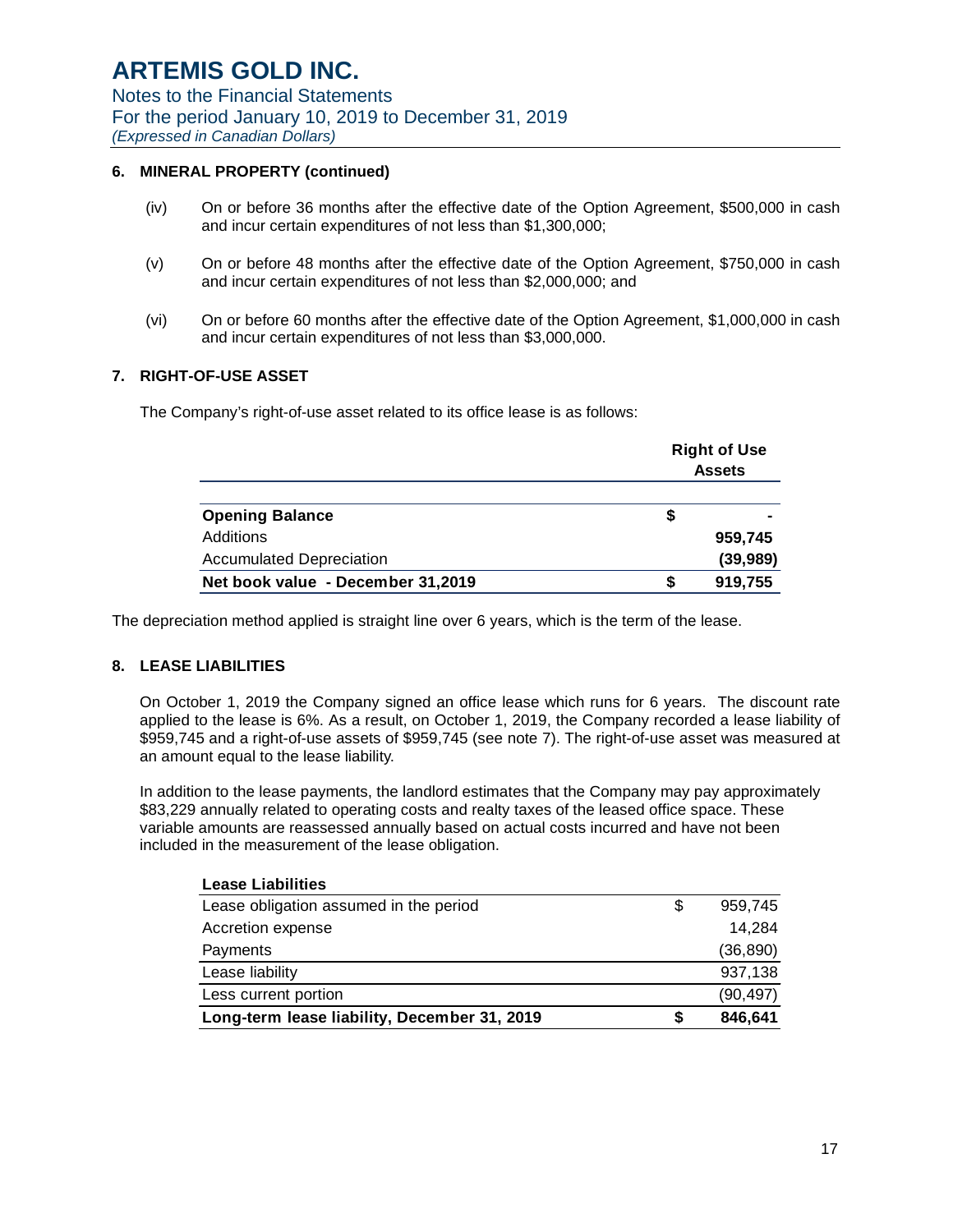### **8. LEASE LIABILITIES**

Minimum lease payments in respect of the above lease liabilities are as follows:

|                        | Up to $1$ |                  |                                 |
|------------------------|-----------|------------------|---------------------------------|
|                        |           | year 2 - 5 years | Total                           |
| Minimum lease payments |           |                  | \$144,272 \$978,751 \$1,123,023 |

## **9. CONVERTIBLE DEBENTURE LIABILITY**

On March 14, 2019, the Company issued convertible debentures (the "Debentures") of \$5,094,000 to Atlantic. The Debentures carried an interest rate of 8.4% (due semi-annually in March and September). The principal amount of the Debentures was due and payable on demand. At any time, the subscriber could, at its option, convert the debenture into common shares of the Company at a conversion price of \$0.7680 per share.

For accounting purposes, the Debentures were separated into their liability and equity components by first valuing the liability component. Because the Debentures were payable on demand, the fair value of the liability component at the time of issue was calculated as the principal amount owing on the convertible debenture liability, being \$5,094,000. This resulted in no residual value being attributed to the equity component of the financial instrument.

On July 18, 2019, pursuant to the Arrangement, Atlantic converted the Debentures (\$5,094,000 in principal and \$148,591 in interest) into 6,825,986 common shares of Artemis at \$0.7680 of debt per share. As part of the Arrangement, Atlantic distributed 100% of the common shares of Artemis to Atlantic shareholders on the closing date of the Arrangement, being July 19, 2019.

Interest and accretion expense for the period January 10, 2019 to December 31, 2019 was \$148,591 and has been expensed to the statement of income and comprehensive income.

#### **10. DEFERRED INCOME TAX LIABILITY**

Income tax expense differs from the amount that would result from applying the Canadian and federal and provincial income tax rates to earnings before income taxes. These differences result from the following items:

|                                                             | December 31, 2019 |
|-------------------------------------------------------------|-------------------|
| Income (loss) before income taxes                           | \$<br>7,276,889   |
| Combined federal and provincial income tax rates            | 27.00%            |
| Expected income tax recovery<br>Increase (decrease) due to: | 1,964,760         |
| Non-taxable portion of unrealized gains                     | (1, 183, 442)     |
| Non-deductible expenses                                     | 219,577           |
| Deferred Income tax expense                                 | 1,000,895         |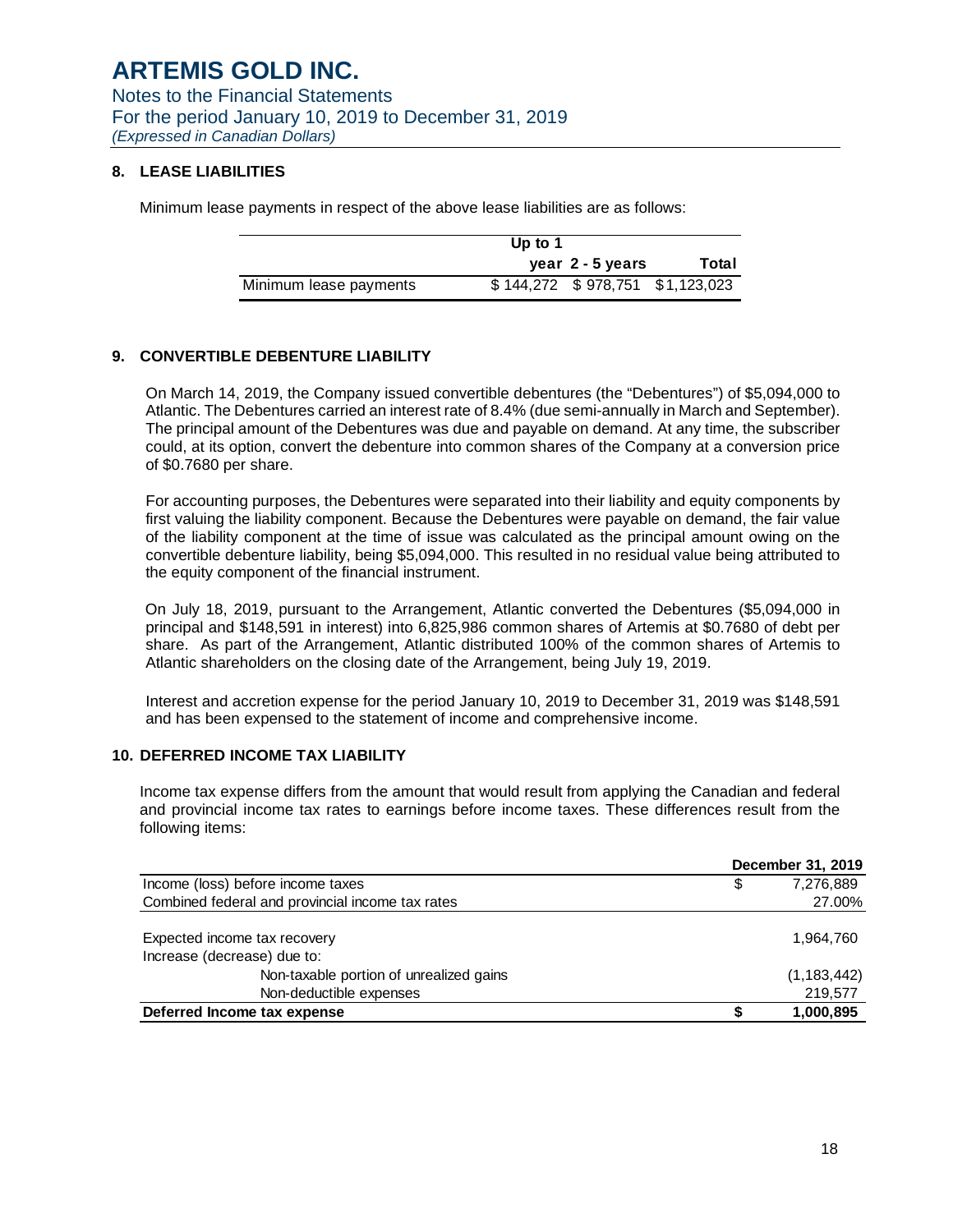Notes to the Financial Statements For the period January 10, 2019 to December 31, 2019 *(Expressed in Canadian Dollars)* 

### **10. DEFERRED INCOME TAX LIABILITY** (continued)

The components of deferred tax liability are as follows:

|                         | December 31, 2019 |
|-------------------------|-------------------|
| Convertible debenture   | \$<br>662,234     |
| Investment in VLC       | 210,683           |
| Warrants                | 317,499           |
| Losses                  | (214,002)         |
| Right of use asset      | 248,334           |
| Lease liability         | (253, 027)        |
| Share issue costs       | (42, 538)         |
| <b>Mineral Property</b> | 27,016            |
|                         | 956,198           |

The change for the year in the Company's net deferred tax position was as follows:

| Opening Balance, January 10, 2019<br>Deferred tax expense | 1,000,895 |
|-----------------------------------------------------------|-----------|
| Deferred tax charged against equity                       | (44, 697) |
|                                                           |           |
| Ending balance, December 31, 2019                         | 956,198   |

### **11. EQUITY**

#### a) Authorized share capital

Unlimited number of common shares without par value.

On July 18, 2019, the Company's common shares were split on the basis of approximately 1.302 post subdivided share for every pre subdivided share. All common share, and per share amounts in these financial statements have been retrospectively restated to present post subdivision amounts.

On March 14, 2019 the Company issued 5,085,710 shares for cash proceeds of \$3,906,000.

On June 12, 2019 the Company issued 1 share for cash proceeds of \$125,000.

On July 18, 2019 Atlantic converted the convertible debt to common shares, see Note 9.

On August 27, 2019, Artemis completed a non-brokered private placement financing for gross proceeds of \$32,641,566 (the "Private Placement"). The Private Placement resulted in Artemis issuing 36,268,407 units (the "Artemis Units") at a price of \$0.90 per Artemis Unit. Each Artemis Unit consists of one Artemis common share and one common share purchase warrant, with each whole warrant entitling the holder to purchase one additional Artemis common share at a price of \$1.08 per share for a period of 60 months following closing of the Private Placement. There was no residual value to assign to the warrants.

Certain directors and officers of Artemis subscribed to 17,889,155 common shares of the Private Placement which are subject to an escrow agreement. Ten percent of the common shares were released from escrow on September 30, 2019 and 15% will be released from escrow every six months starting March 31, 2020 until September 30, 2022. At December 31, 2019 16,100,240 shares remained in escrow.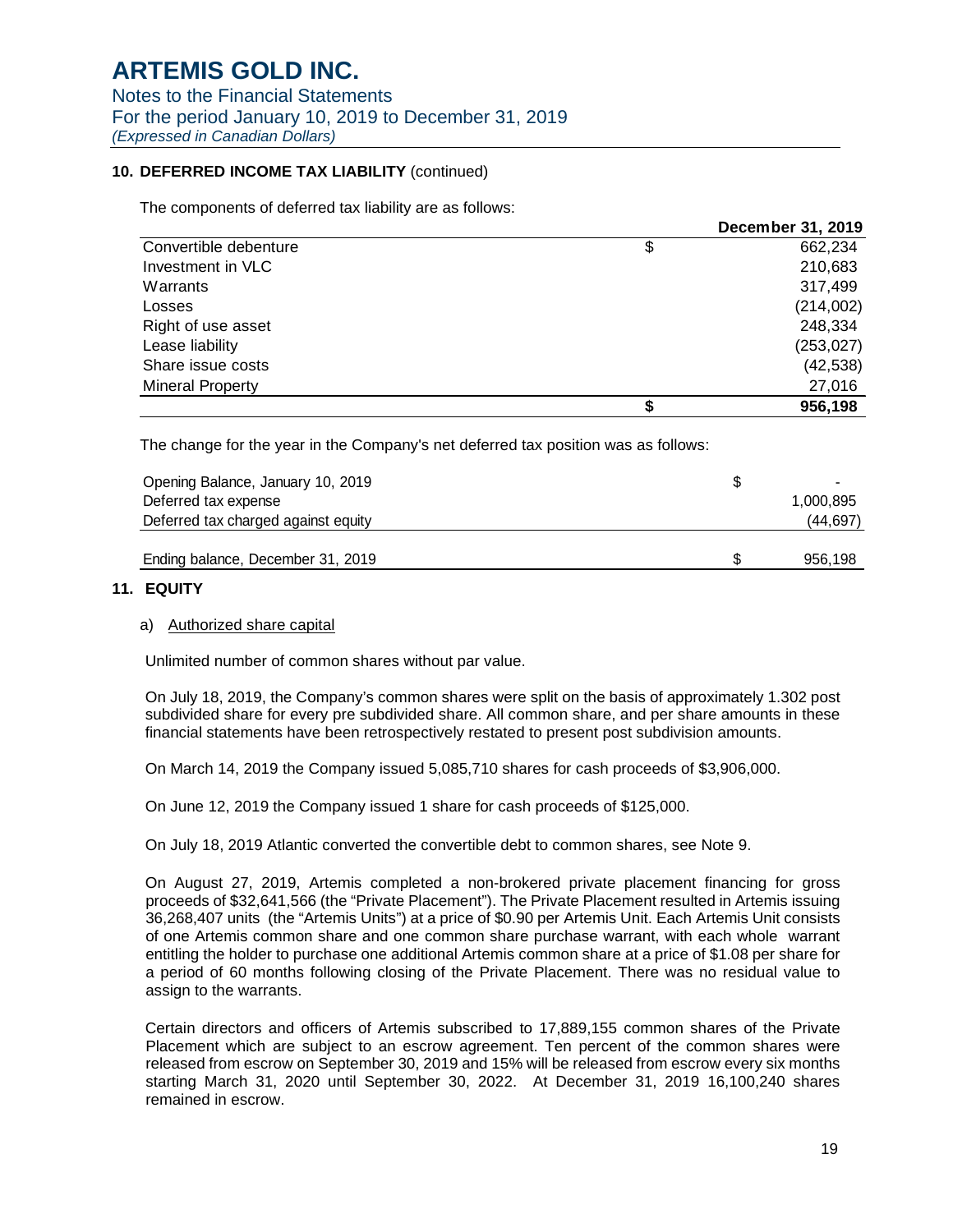#### **11. EQUITY** (continued)

#### b) Stock options

The Company has established a stock option plan (the "Plan") for its directors, executive officers, employees and consultants under which the Company may grant options to acquire a maximum number of common shares equal to 10% of the total issued and outstanding common shares of the Company exercisable for a period of up to 10 years from the date of grant.

As at December 31, 2019, the Company had the following stock options outstanding:

|                                                | Number of      | Weighted-average |
|------------------------------------------------|----------------|------------------|
|                                                | <b>Options</b> | exercise price   |
| Options outstanding - January 10, 2019         |                |                  |
| Granted                                        | 1,520,000 \$   | 1.16             |
| <b>Options outstanding - December 31, 2019</b> | 1,520,000 \$   | 1.16             |
| Options exercisable - December 31, 2019        | 506,667        | 1.16<br>S        |

On October 24, 2019, the Company granted 1,520,000 stock options with a fair value of \$1,576,587 to directors and employees of the Company with an exercise price of \$1.16, expiring on October 24, 2029. The Company uses the Black Scholes option pricing model to determine the fair value of stock options granted. The vesting period for options is 1/3 immediately, 1/3 six months after the grant date and 1/3 twelve months after the grant date.

During the year ended December 31, 2019, the Company recognized share-based payments expense of \$818,447 which was expensed in the statement of income and comprehensive income.

As at December 31, 2019, all outstanding stock options had an exercise price of \$1.16 with a weighted average remaining life of 9.82 years.

The following assumptions were used in the valuation of the stock options granted in the period ended December 31, 2019:

| Risk free interest rate | 1.45%    |
|-------------------------|----------|
| Expected life           | 10 years |
| Annualized volatility   | 100%     |
| Dividend rate           | $0.00\%$ |
| Forfeiture rate         | $0.00\%$ |

The risk-free rate for periods within the contractual term of the option is based on the Bank of Canada administered interest rates in effect at the time of the grant. The expected life of the options granted represents the period of time that the options granted are expected to be outstanding.

Expected volatilities are based on historical volatilities of stock prices of comparable companies given the limited life of the Company as an exploration and development company. Expected forfeiture rates have been assumed to be nil as to date, most employees and directors involved are key personnel.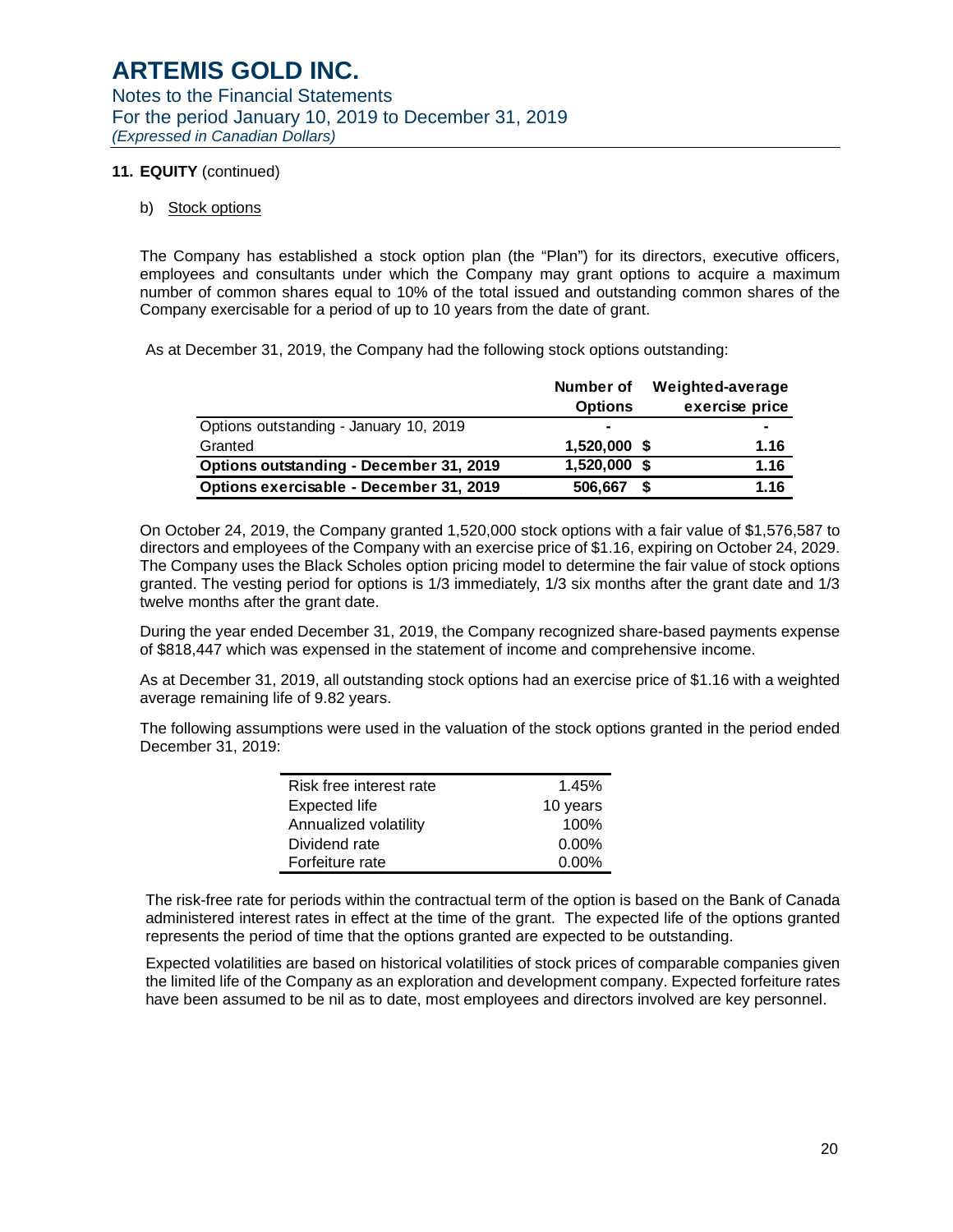### **12. RELATED PARTY TRANSACTIONS AND KEY MANAGEMENT COMPENSATION**

#### *a) Key Management Compensation*

Key management includes the Company's directors, Chief Executive Officer and Chief Financial Officer. Compensation awarded to key management for the period ended December 31, 2019 comprised the following:

|                       | <b>December 31,2019</b> |           |
|-----------------------|-------------------------|-----------|
| Salaries and benefits | S                       | 98,202    |
| Consulting fees       |                         | 116,667   |
| Director fees         |                         | 75,000    |
| Share-based payments  |                         | 780,755   |
|                       | S                       | 1,070,624 |

#### *b) Payable to related parties*

As at December 31, 2019, the Company owed \$7,500 in directors' fees to certain directors of the Company.

As at December 31, 2019, the Company owed \$8,764 to Oceanic Iron Ore Corp., a company with common management, relating to payments owing for overhead and service costs.

#### **13. FINANCIAL INSTRUMENTS AND RISK MANAGEMENT**

The board of directors has overall responsibility for the establishment and oversight of the Company's risk management framework.

The Company's financial instruments consist of cash and cash equivalents, interest receivables and deposits, an investment in a convertible debenture issued by VLC and an investment in VLC warrants, both of which are designated as FVPL. The Company's marketable securities are designated as FVOCI. The Company's financial instruments also include amounts due to a related party and accounts payable, which are measured at amortised cost.

#### **Financial instrument risk exposure**

The Company is exposed in varying degrees to a variety of financial instrument related risks. The board approves and monitors the risk management processes.

#### Interest rate risk

Interest rate risk is the risk that the future cash flows from a financial instrument will fluctuate due to changes in market interest rates. The Company holds its cash in bank accounts that earn variable interest rates. Based on cash balances at December 31, 2019, a 1% variation in interest rates would have a \$315,023 impact on the statement of income and comprehensive income.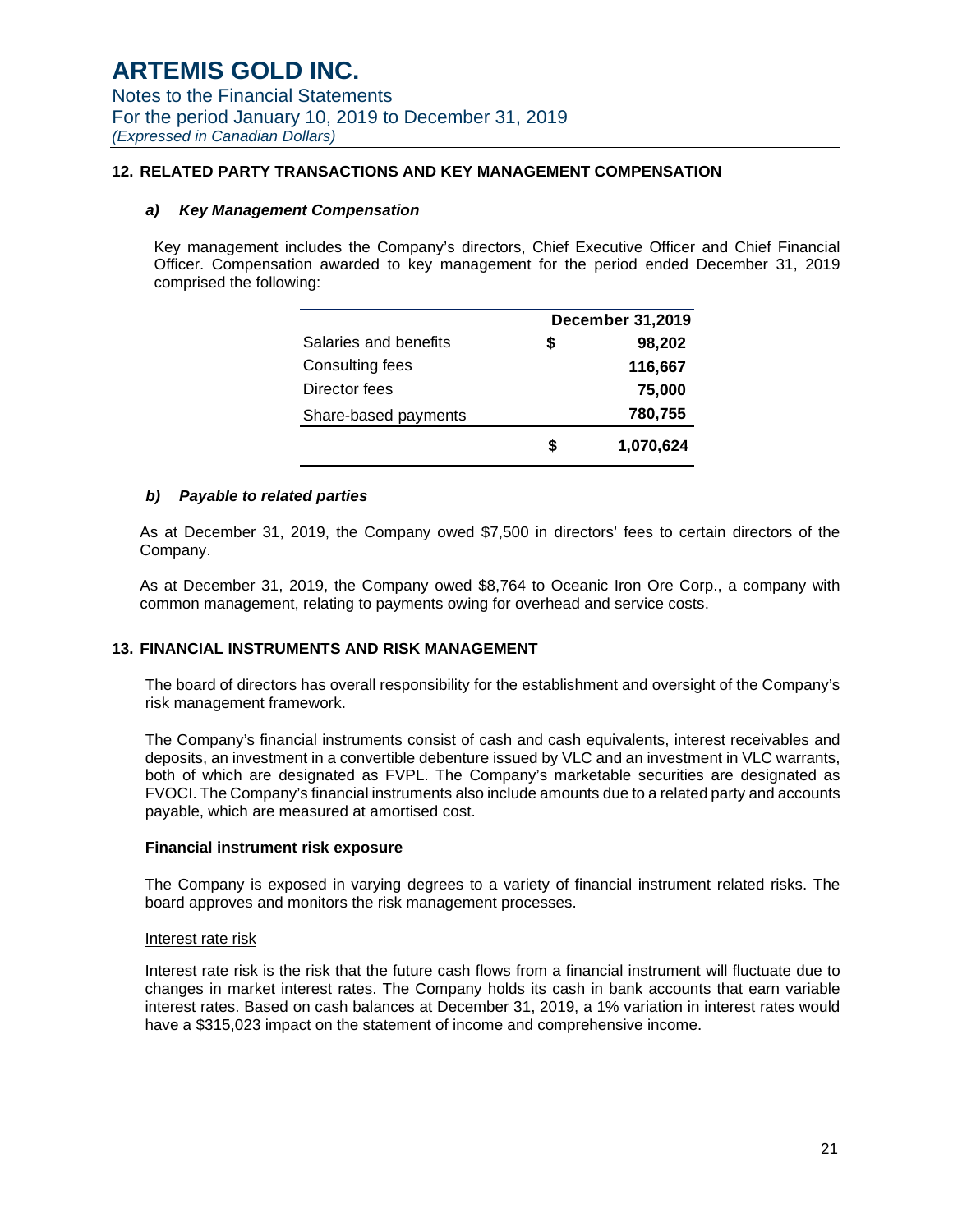## **13. FINANCIAL INSTRUMENTS AND RISK MANAGEMENT** (continued)

#### Credit risk

Credit risk arises from the potential for non-performance by counterparties of contractual financial obligations. As at December 31, 2019, the Company has cash on deposit with a large Canadian bank. Credit risk is concentrated as a significant amount of the Company's cash and cash equivalents is held at one financial institution. Management believes the risk of loss to be remote. Although the Company's exposure to both the convertible debenture investment, including interest receivable, and warrants are convertible into common shares of VLC at the discretion of the Company, there is no certainty the common shares can be sold in an efficient manner.

#### Liquidity Risk

Liquidity risk is the risk that the Company cannot meet its obligations as they fall due. The Company's cash and cash equivalents are invested in business accounts which are available on demand.

Contractual undiscounted cash flow requirements for financial liabilities as at December 31, 2019 are presented below:

|                                          | Less than    | $1 - 3$                  | $4 - 5$        |                           |
|------------------------------------------|--------------|--------------------------|----------------|---------------------------|
|                                          | 1 year       | vears                    | vears          | Total                     |
| Accounts payable and accrued liabilities | \$237,070 \$ |                          | $-$ \$         | $-$ \$ 237,070            |
| Lease liability                          | 144.272      |                          |                | 602,045 376,706 1,123,023 |
| Due to related parties                   | 16.264       | $\overline{\phantom{a}}$ | $\blacksquare$ | 16.264                    |

#### Market risk

Market risk is the risk that the fair market value of the Company's financial instruments will significantly fluctuate due to changes in market prices. The value of the financial instruments can be affected by changes in interest rates, and equity and commodity prices. The fair value of the Company's convertible debenture receivable is affected by changes in the share price of VLC. A \$0.01 change in the share price of VLC would result in a change of approximately \$81,000 change in the value of the convertible debt. The \$81,000 increases as the price increases beyond \$0.01 and decreases as the price decreases beyond \$0.01. The fair value of the Company's investment in warrants of VLC is affected by changes in the share price of VLC. A \$0.01 change in the share price of VLC would result in a change of approximately \$180,000 in the value of the convertible debt. The \$180,000 increases as the price increases beyond \$0.01 and decreases as the price decreases beyond \$0.01.

#### Currency risk

The functional currency of the Company is the Canadian dollar. Currency transaction risk and currency translation risk is the risk that fluctuations of the Canadian dollar in relation to other currencies may impact the fair value of financial assets, liabilities and operating results. As of December 31, 2019, the Company had no financial assets or liabilities that were subject to currency translation risk.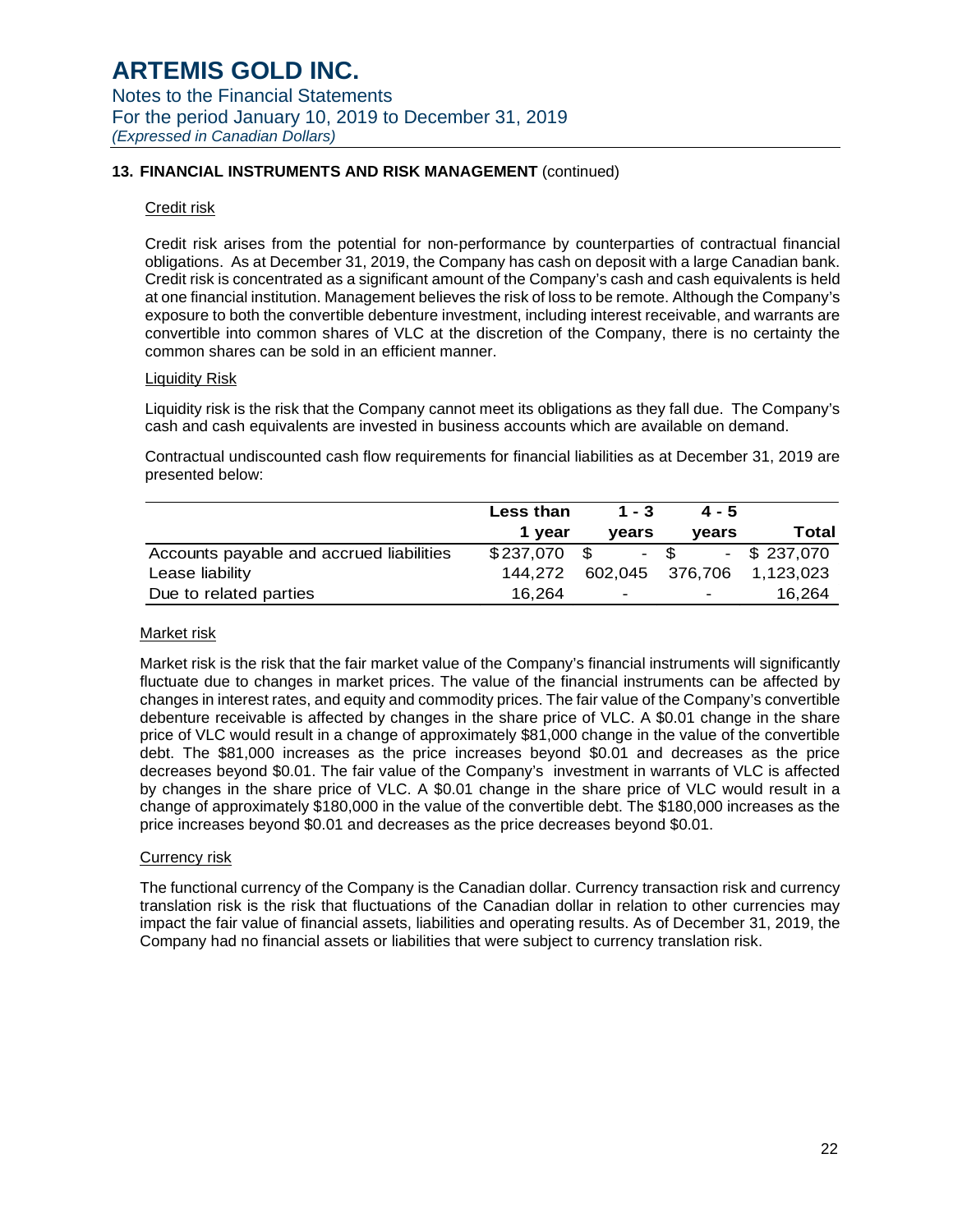## **13. FINANCIAL INSTRUMENTS AND RISK MANAGEMENT** (continued)

#### Fair value

A three-level hierarchy for fair value measurements exists based upon the significance of inputs used in making fair value measurements:

- Level 1 Unadjusted quoted prices in active markets for identical assets or liabilities.
- Level 2 Inputs other than quoted prices that are observable for the asset or liability, either directly (i.e. as prices) or indirectly (i.e. derived from prices).
- Level 3 Inputs for the asset or liability that are not based on observable market data.

The fair value of the Company's financial instruments as at December 31, 2019 are summarized as follows:

|                                          | December 31, 2019 |                        |          |                   |
|------------------------------------------|-------------------|------------------------|----------|-------------------|
|                                          |                   | <b>Carrying amount</b> |          | <b>Fair value</b> |
| <b>Financial assets</b>                  |                   |                        |          |                   |
| Cash and cash equivalents                | \$                | 31,502,309             | <b>S</b> | 31,502,309        |
| Receivables                              |                   | 126,915                |          | 126,915           |
| Investment on marketable securities      |                   | 304,300                |          | 304,300           |
| VLC - convertible debentures             |                   | 9,999,434              |          | 9,999,434         |
| VLC - warrants                           |                   | 2,351,844              |          | 2,351,844         |
|                                          |                   |                        |          |                   |
| <b>Financial liabilities</b>             |                   |                        |          |                   |
| Accounts payable and accrued liabilities | \$                | 237,070                | - \$     | 237,070           |
| Lease liability                          |                   | 937,138                |          | 937,138           |
| Due to related parties                   |                   | 16,264                 |          | 16,264            |

Fair value is based on available public market information or, when such information is not available, estimated using present value techniques and assumptions concerning the amount and timing of future cash flows and discount rates which factor in the appropriate credit risk. The Company's investment in the VLC convertible debentures, and the investment in VLC warrants are categorized as Level 3 in the fair value hierarchy as observable market data for these investments are not available. All other financial instruments are categorized as Level 1.

## **14. CAPITAL MANAGEMENT**

Capital includes all components of shareholders' equity. The Company's objective in managing capital is to safeguard the Company's ability to continue as a going concern, to maintain a flexible capital structure which optimizes cost of capital at acceptable risk, and to provide reasonable returns to shareholders. The Company manages the capital structure and makes adjustments in light of changes in economic conditions, foreign exchange rates and the risk characteristics of the Company's assets. In order to maintain or adjust the capital structure, the Company may issue new shares, or sell assets to improve working capital. The Company has no other externally imposed capital requirements.